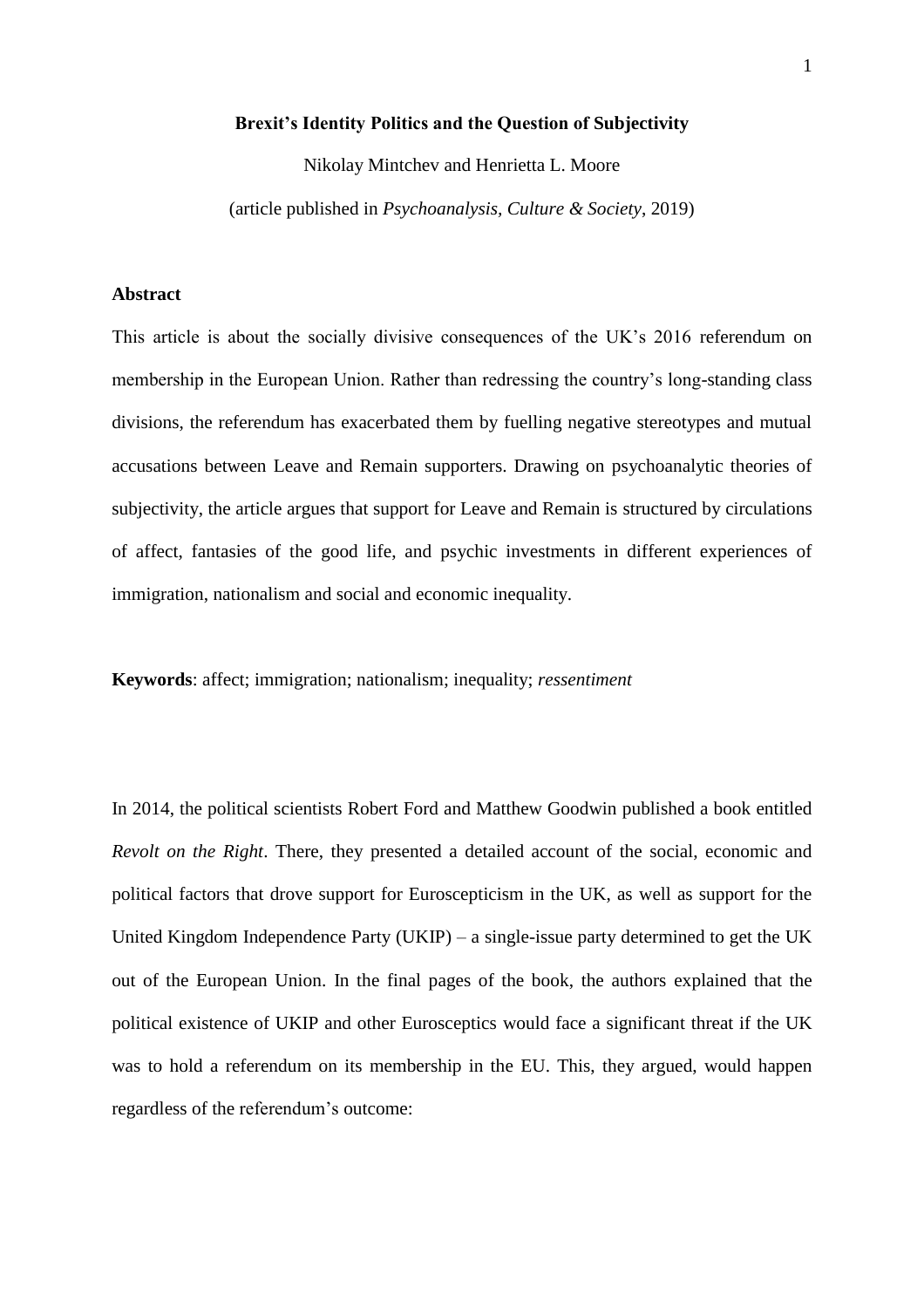If the British public voted to remain in the European Union, it would reduce the potency of Euroscepticism, settling the debate over the EU, for the short term, at least. If UKIP politicians continued to agitate for exit, they would risk looking like out-of-touch obsessives […]. On the other hand, if the British public did vote to leave the EU, which at the time of writing appears unlikely, UKIP would enjoy its great policy triumph – and the next day would find itself deprived of its reason for being. (pp. 286–287)

Looking at this passage in hindsight, it is clear that the situation was more complex than Ford and Goodwin's analysis anticipated. The UK held a referendum in 2016 in which a small majority of 51.9% opted to leave the EU, but the dust did not settle as predicted and Euroscepticism is far from losing its reason for being. While it is true that UKIP is a spent political force, the issue that it championed is the defining issue of the day. In fact, UKIP's former leader Nigel Farage and his newly established Brexit Party recently finished first in the UK's 2019 European Parliament Election, winning 30.5% of the vote and 29 out of 73 seats. The debate about EU membership has not been resolved, and the social and political tensions which led to the referendum in the first place have not died down. In fact, if anything, the referendum has been more divisive than unifying, and instead of settling some of the tensions in a country with deep economic and social inequalities, it has only exacerbated them further.

Why has this happened and how can we make sense of it? What are the factors that sustain, reproduce and exacerbate this division? This article addresses these questions by drawing on psychoanalytic models of subjectivity. It argues that one of the key factors at work in the UK's post-referendum division is psychic investment in specific subject-positions of national and ethnic identity, socio-economic status, and political participation – investment in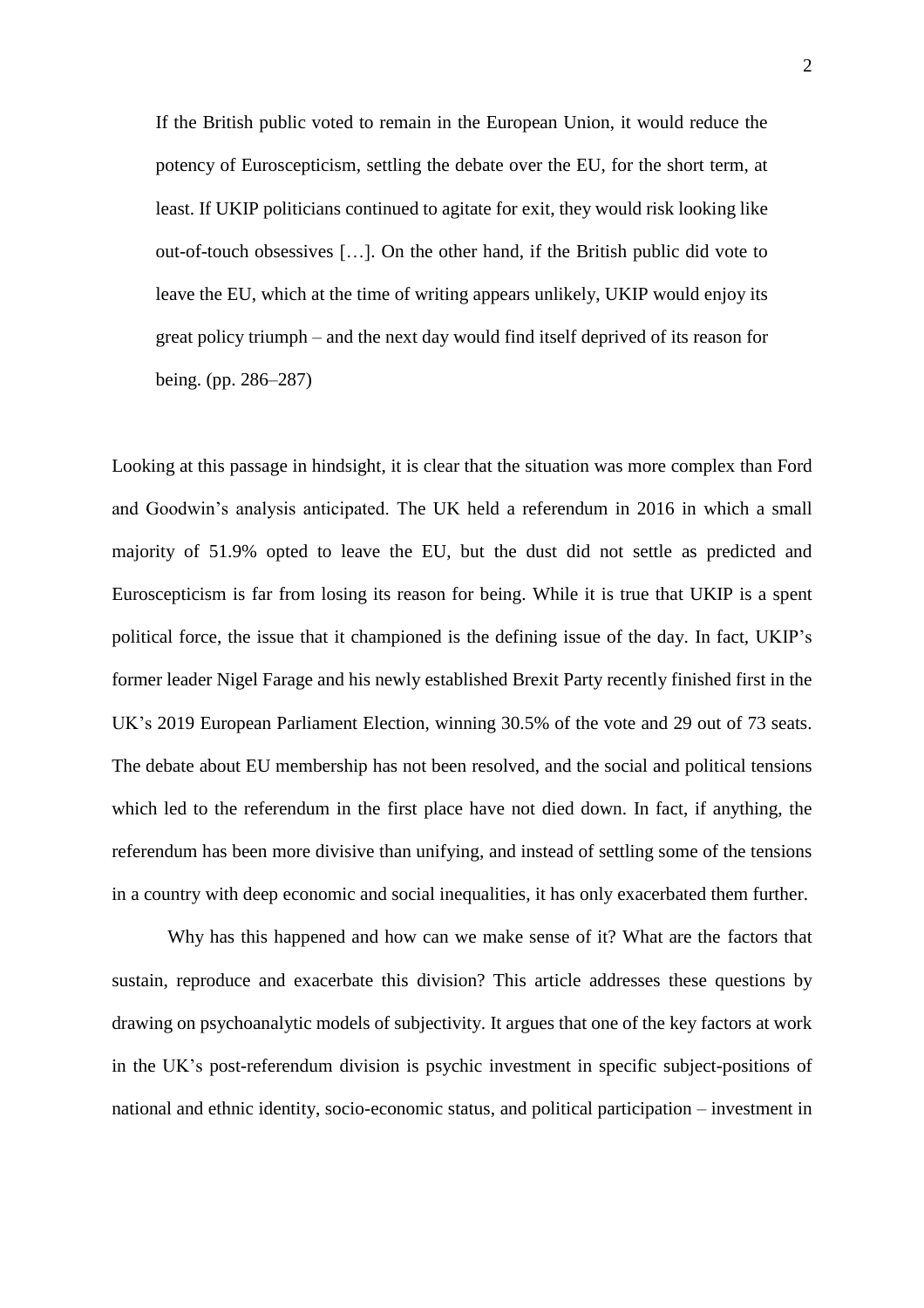forms of being in the world and of relating to oneself and others as a particular type of subject marked by nationality, class and political representation.

Analyses in the social sciences have provided invaluable insight into a number of factors that influenced the referendum's outcome: the discourses used by the Leave and Remain campaigns; the economic inequalities that underpinned the voting pattern; and the multitude of social and economic concerns that correlated with people's decisions in the vote (e.g. Clarke *et al.*, 2017, Clarke and Newman, 2017, Dorling, 2016, Goodwin and Heath, 2016, Hobolt, 2016). A psychoanalytic approach, however, can add to these analyses by drawing attention to the unconscious dimensions of social and political agency: the unconscious affects, fantasies and desires that animate people's actions, beyond the determinations of social and economic factors (see Frosh, 2018; Moore, 2007).

The Brexit divide is largely driven by subjective feelings of injustice in which immigration, a perceived loss of national sovereignty and growing income inequality are seen as benefiting some people at the expense of others. At the same time, however, it is also about different visions of prosperity. While some people hold a 'nation-centred' vision of prosperity in which better quality of life is delivered within a national framework that privileges its historically-established White British (and especially English) community, others believe in a more 'cosmopolitan' vision of diversity and interconnectedness (Delanty, 2017). These two visions are caught up in an affective deadlock of mutual *ressentiment* in which commitment to one's view amounts to a failure to accept, understand and empathise with the views of others. Attentiveness to this subjective dimension and the dynamics of affect and fantasy that underpin it is crucial for understanding identity in post-referendum Britain, as well as the reasons for which the referendum is exacerbating the country's divisions rather than redressing them.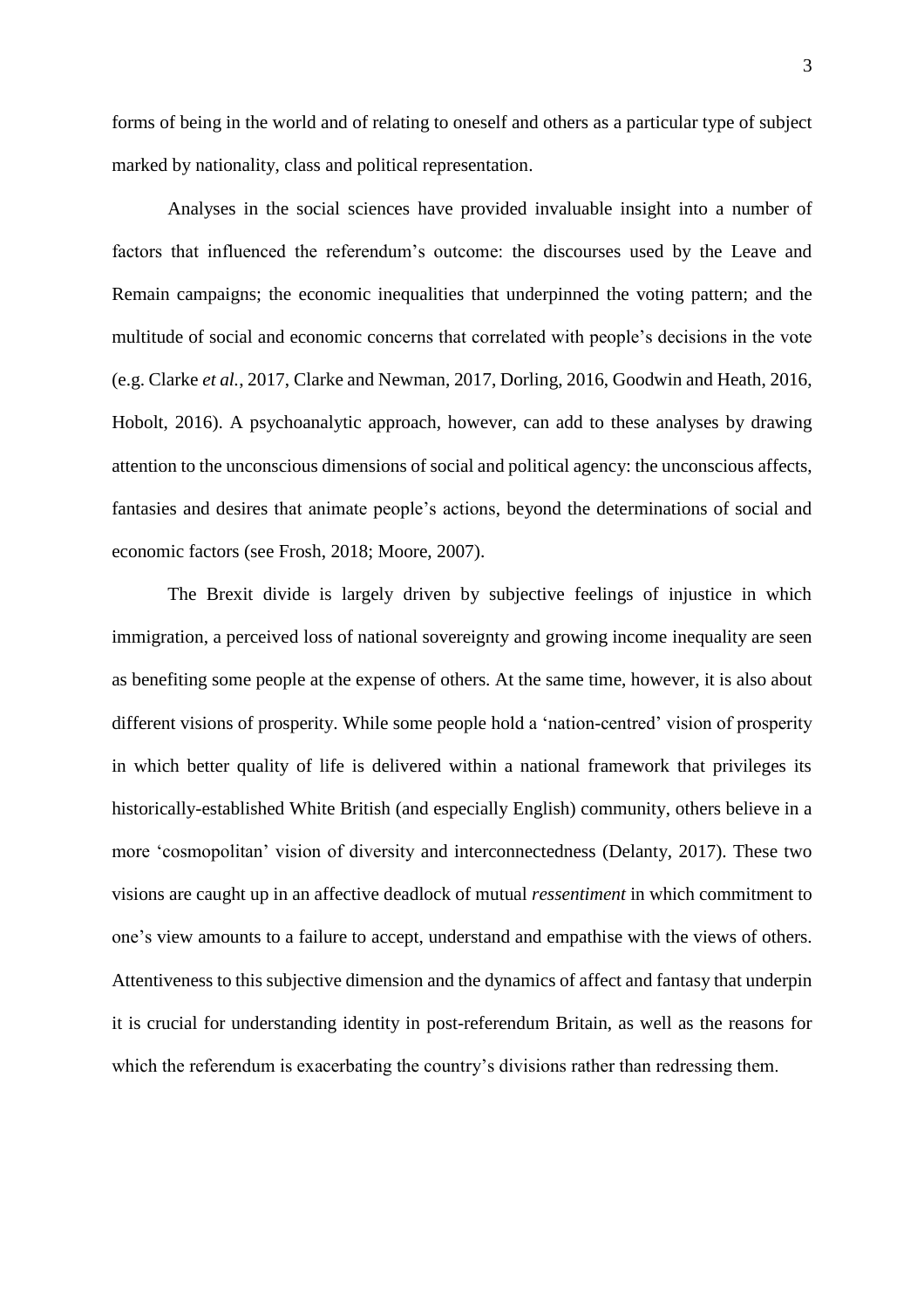#### **Inequality, identity and the Brexit referendum**

Political analyses after the referendum have made clear that the profiles of Leave and Remain voters differed in age, education, ethnicity and economic status. The Leave demographic was on average older, less educated and predominantly White English and Welsh (Ashcroft, 2016; Goodwin and Heath, 2016). While the Leave vote was highest in England (53.38%) and Wales (52.53%), the Remain side saw stronger support in Scotland (62.00%) and Northern Ireland (55.78%). In this article, we specifically focus on England – the country with the highest number of both Remain and Leave votes – but we do acknowledge that each of the Union's four countries has a unique political, social and economic history, as well as a unique vision of national identity, that defines how people view the European Union. The Leave demographic was also on average less well-off economically, although, as the data clearly show, support for Leave and Remain does not map easily onto socio-economic categories. On the one hand, much of the support for Brexit came from White English working-class communities, whose economic and social status has undergone sustained decline over the past four decades. This is supported by both polling data (Ashcroft, 2016) and ethnographic case studies that show the extent to which Eurosceptic and populist support has been driven by economic desperation and disconnection from the overall prosperity of the country (Evans, 2017; Koch, 2017; McKenzie, 2017; Thorleiffson, 2016). On the other hand, Brexit cannot be seen as the deed of the working class because, although approximately two thirds of people in 'working-class' occupations – C2 and D within the National Readership Survey Classification – voted to leave, the majority of Brexit supporters (59%) were employed in 'middle-class' occupations (A, B and C1) (Hening and Dorling, 2016, p. 20). In other words, 'it was middle-class voters in Middle England areas that predominantly voted for Leave in the largest absolute numbers – the numbers that mattered' (Dorling and Tomlinson, 2019, p. 30).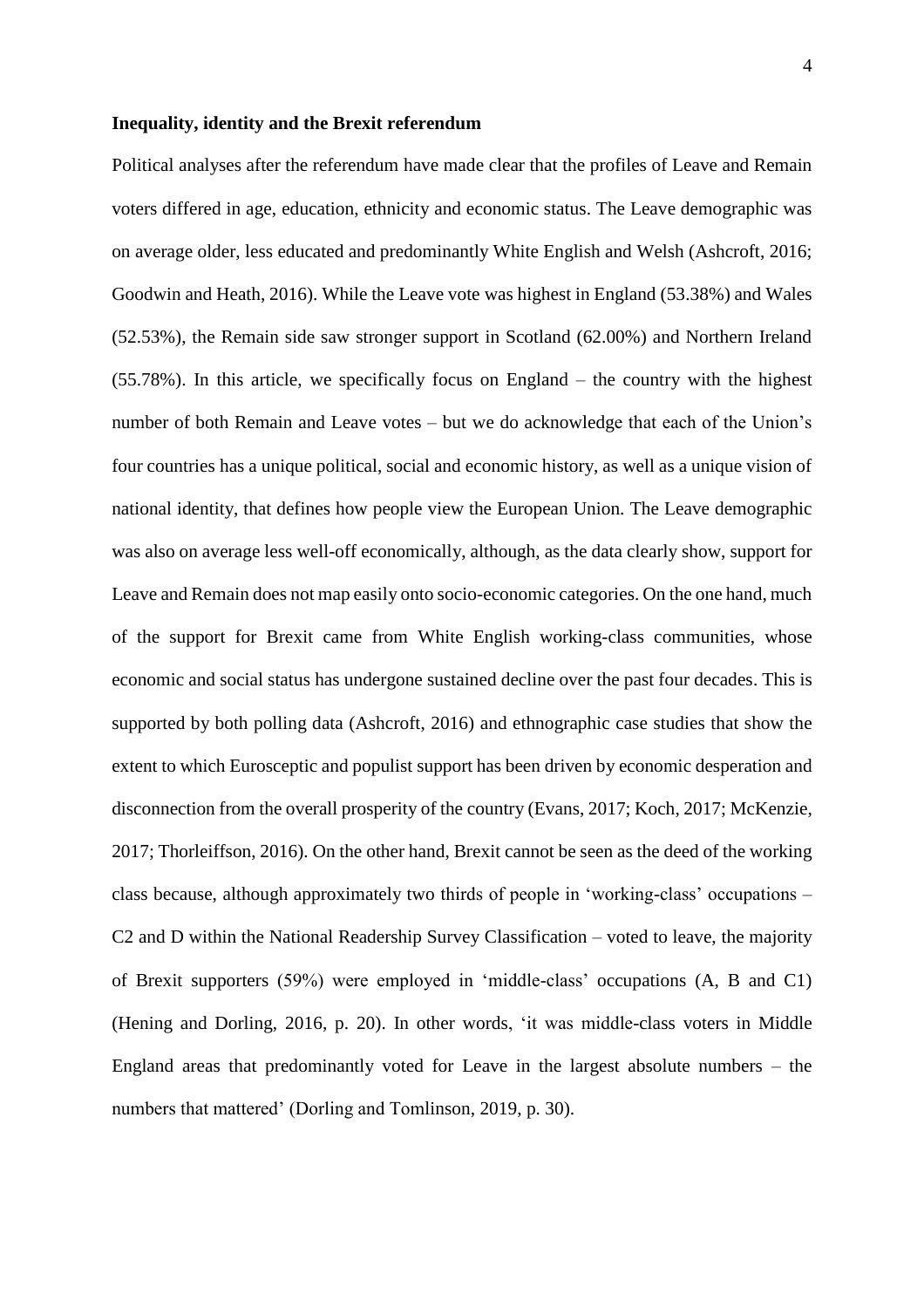Despite their differences in economic status and occupation, however, one thing that middle-class Leave voters shared with working-class Leave supporters was a perception of personal economic decline and poverty. What mattered with respect to middle-class Brexit voters was not that they were poor, but rather that they felt poor – what mattered was 'a person's narrow feelings about his or her own financial situation' (Liberini *et al*., 2017, p. 4; see also Dorling and Tomlinson, 2019, p. 30). This is in contrast to Remain voters, who were on average better educated and thus had better employment opportunities, but who also felt more financially comfortable and lived in well-off areas, especially in multicultural urban centres.

The relationship between voting patterns and socio-economic factors intersects with another pattern which is primarily based on culture and identity as defined in relation to the nation state. As Gerard Delanty (2017) argues, the Brexit divide is an expression of a newly emerging social cleavage, not just within the UK but across Europe and elsewhere, between what he refers to as 'nationals' and 'cosmopolitans', or in other words between those who are 'nation-centred' and those who are positively engaged with 'wider horizons' beyond the nation state (p. 112; see also Hobolt, 2016, p. 1265):

On the one side, there are those whose lifeworld is defined by the national state and the traditional markers of class. On the other side, there are those whose lifeworld has been significantly shaped by wider horizons than those of the national culture and who, while having class positions, do not identify with class as such or with class-based lifestyles. (p. 116)

This point has also been suggested by Clarke and Newman (2017), who point out that 'Brexit was supported by [a] traditional(ist) middle class in the suburbs, small towns, and shires that remained resolutely "non-cosmopolitan" and were apparently consumed by immigration anxiety (despite such spaces not being occupied by many migrants)' (p. 106). Much like the economic explanation that points to a feeling of decline, this second understanding of Brexit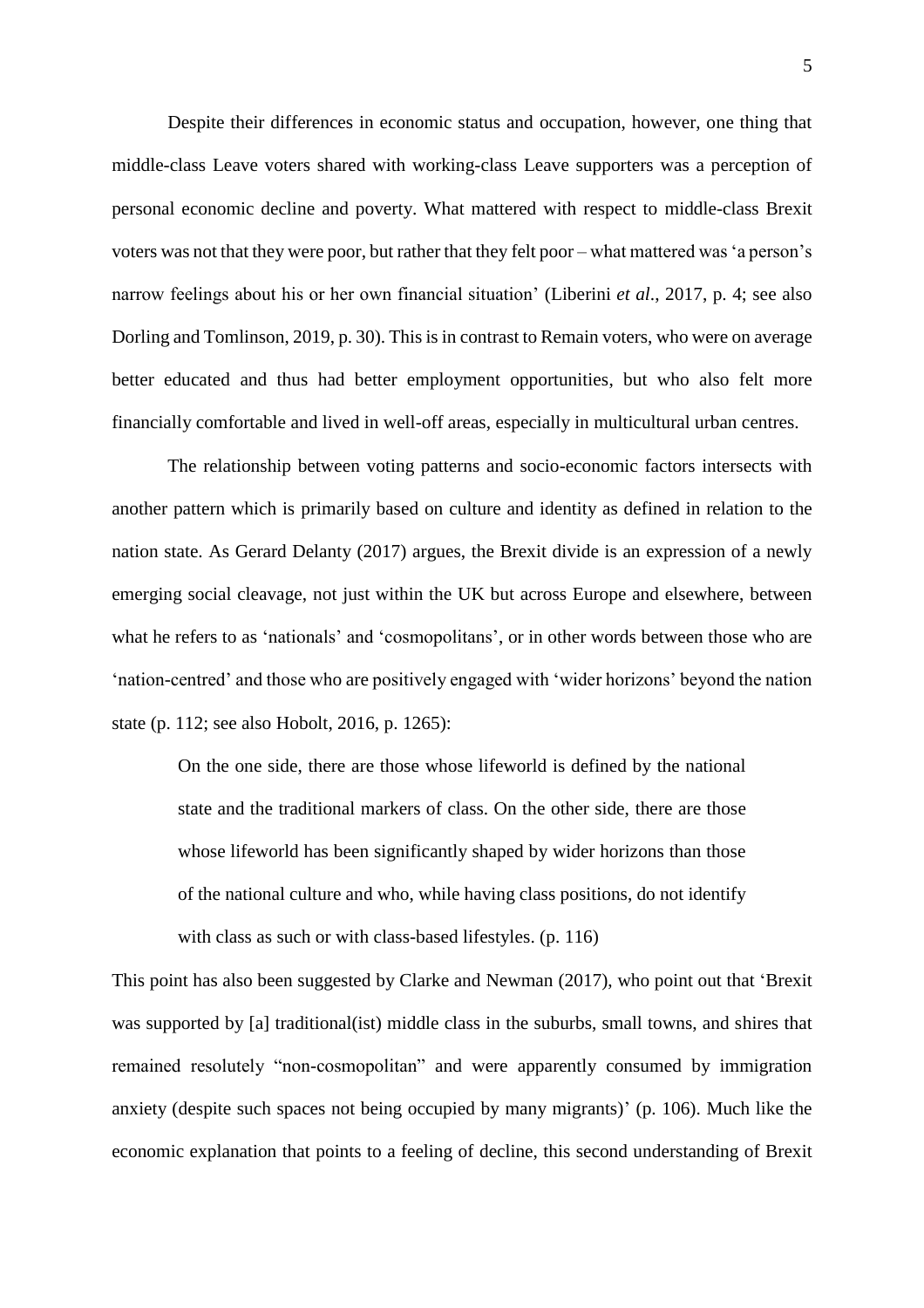as a cleavage between 'nationals' and 'cosmopolitans' is also based on a subjective experience of exclusion by those who supported Brexit. The conflict between different 'life-worlds' is closely related to the experience of economic decline and provides a narrative framework of cultural representations and values – particularly those related to the perils of immigration and the loss of national sovereignty to the EU – through which people interpret their economic circumstances and feelings of alienation.

Over the past three decades, the long-standing ethos of British (and especially English) nationalism has faced significant challenges. What we mean by nationalism here is not the violent, exclusionary nationalism of extreme-right groups, which have never been particularly strong in the UK; what we mean, instead, is the larger socio-political configuration in which one's worth as a citizen is affirmed on the basis of his or her commitment and contribution to the nation-state. This is a post-war ethos in which the welfare state and the equitable distribution of jobs and resources are seen as an expression of national solidarity following the huge sacrifices that working-class communities made during the war. It is also an ethos in which labour – and especially manual labour – is seen as the lifeblood that keeps the nation going.

The diversification of London and other urban centres, the arrival of multiple waves of migrants from all corners of the world and the continuing decline of industries that depend on a locally recruited labour force have challenged this ethos both economically and ideologically. Economically, industrial decline, welfare cuts and growing inequality have rendered people and places outside of main economic hubs inessential and dispensable. People who previously saw themselves as occupying the centre stage of the nation's economic life have ended up at the margins (Gest, 2016, 2018). Ideologically, the growing recognition of the value of diversity and openness at the expense of British nationalism has devalued the symbolic currency that once came with a legacy of sustained national commitment and sacrifice. Recognition, as well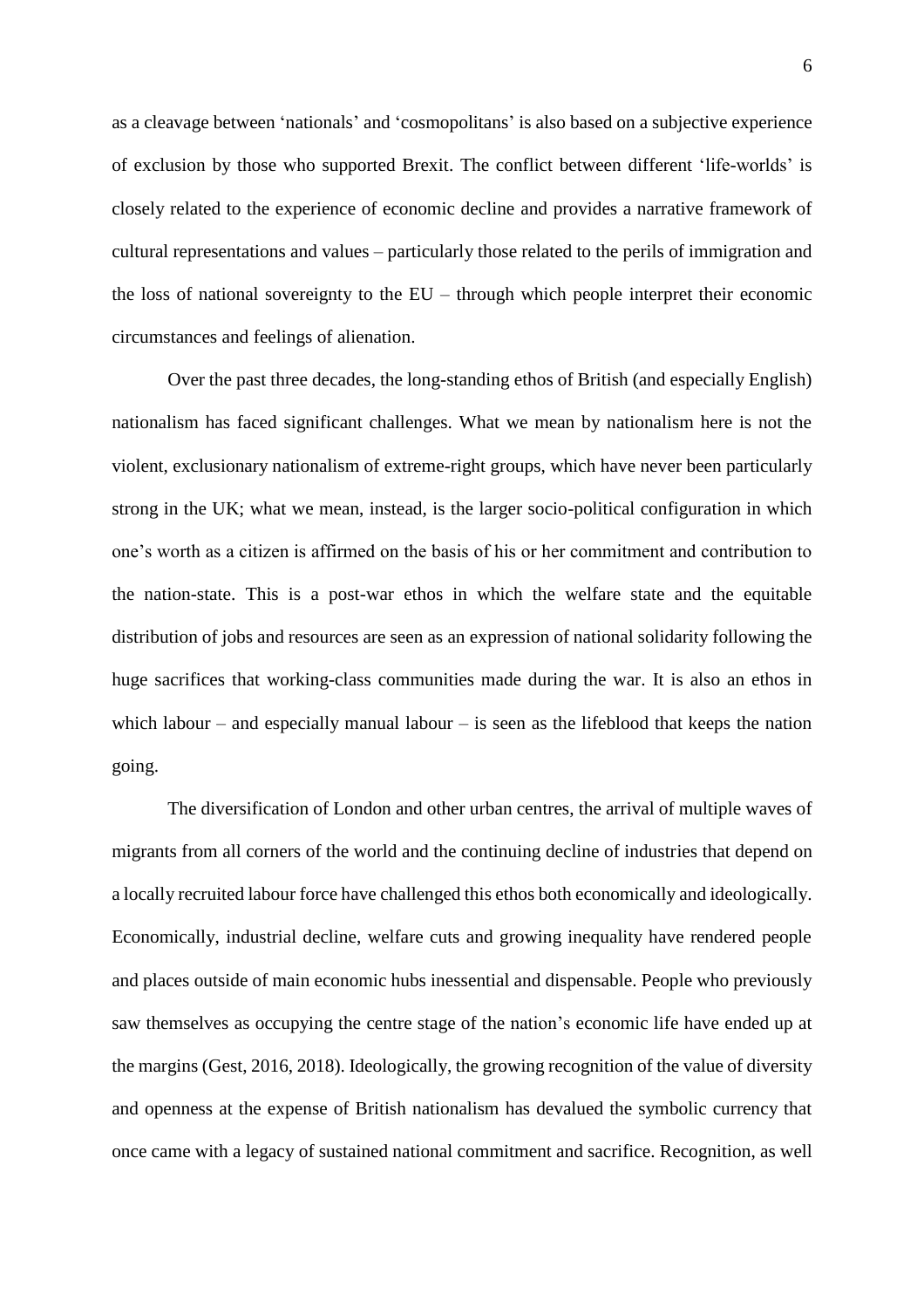as economic opportunity, have become more closely linked to experience, knowledge and skills developed in different places and cultural contexts throughout the world, and progressively more detached from commitment to one's community and country. In other words, the nationcentred lifeworld that Delanty and others talk about has become minoritised and even provincialised – it is no longer at the centre of Britain's economy and culture. Imperial nostalgia plays an important role here as an envisaged solution to this economic and social change, which is why it has been so prominent in defining the political imagination of Leave supporters (Virdee and McGeever, 2018; Dorling and Tomlinson, 2019). The idea that Britain – imagined as White and Anglo-Saxon – could once again achieve international domination, while closing its borders to foreigners, represents a surge of economic affluence for those who see themselves as facing economic decline, as well as a return of White British nationalism as a central value of social and economic life.

Understanding the Brexit deadlock requires attentiveness to economic and cultural change, as well as an understanding of the psychic investments and relays of affect that sustain the current impasse. Within sociology, there is a long tradition of theoretical arguments about the relationship between the economic and cultural registers, particularly in relation to class identity. These debates have focused on specific patterns of behaviour – for example, those associated with dress, food, language and bodily appearance – that produce and reproduce a hierarchy of cultural stereotypes that are associated with, and in fact define, socio-economic classes. This notion of class as defined through culture is linked to another set of arguments about the way in which people inhabit and embody different subject-positions within an economically and symbolically unequal world. Class identity – as well as gender, sexuality and ethnicity/race – is socially constructed and historically contingent, but at the same time is inscribed and sedimented within the subject's body (Bourdieu, 1984; Biressi and Nunn, 2013; Skeggs, 1997, 2004).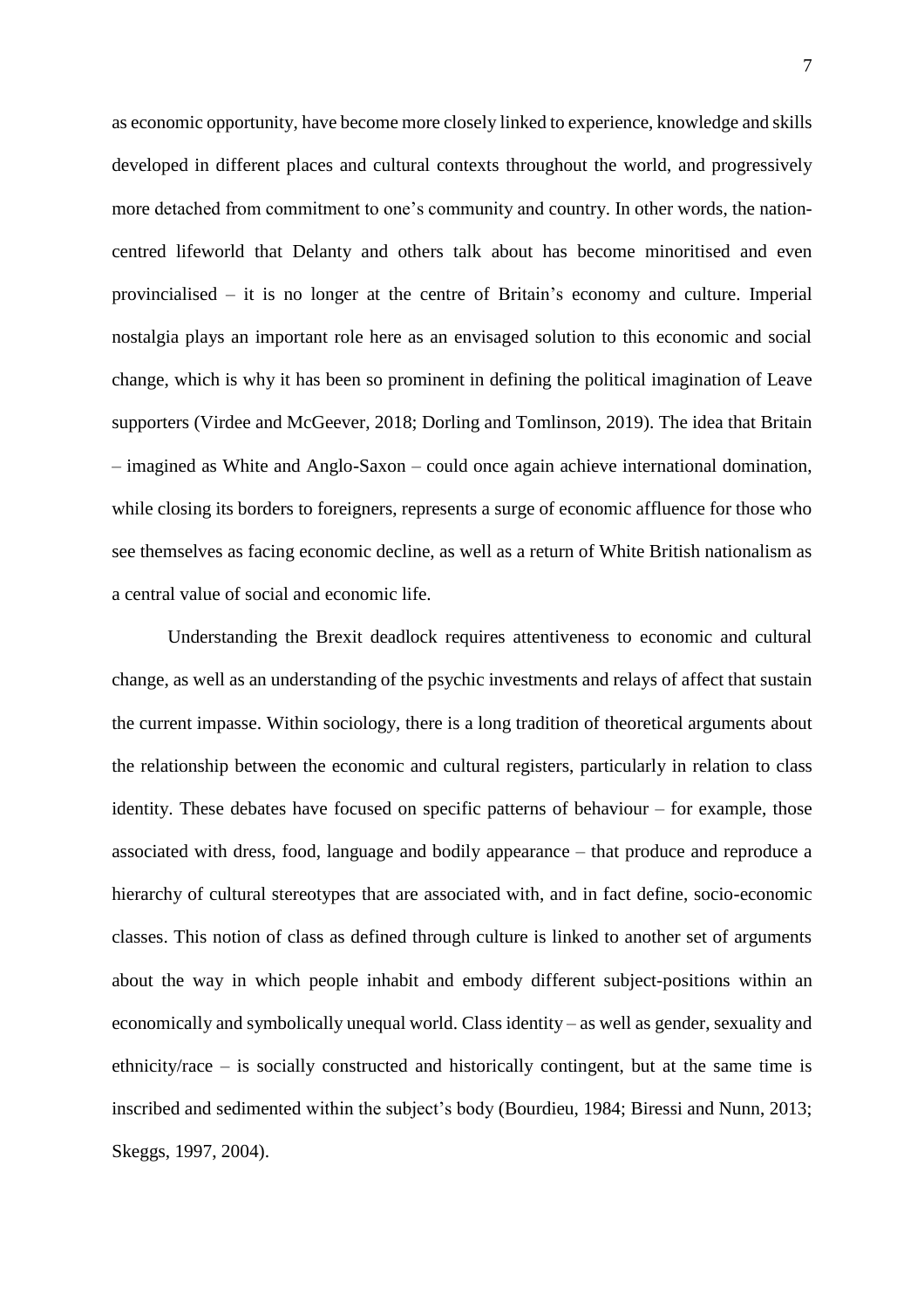Psychoanalysis offers a useful counterpart to this theoretical edifice because it approaches the issue from the methodological starting point of psychic process and the relationship between the social and the psychic, rather than from the perspective of the social field. More concretely, a psychoanalytic approach, especially in its Kleinian/object relational variation, can bring into the foreground the dynamics and vicissitudes of affective attachment, as well as the range of mechanisms – such as splitting, projection and identification – that organise the subject's affective relationships to people, places and ideas. Furthermore, psychoanalysis in its Lacanian variation can allow us to articulate the limits of power and subjectification. The subject is embedded within an economic and cultural context, but it is never fully determined by it. There is always a paradoxical kernel of both 'excess' and 'lack' within the subject that evades the grasp of power (see Moore, 2007; Mintchev, 2018). This is the ontological condition of agency, which can take the forms of repetition and reenactment as well as personal and social change. It enables the subject to think and act in ways that are irreducible to its context and to the logics of the economic, social and political status quo.

# **Subjectivity and affect**

Understanding how and why the Brexit schism is entrenched in British society is a matter of addressing the narrative dimension of subject-formation as well as its object-relational and affective dimension (Mintchev, 2017, 2018). This requires a multi-layered analysis that draws on a number of strands of psychoanalytic theory. Within psychoanalysis there are different approaches to defining the human subject and its unconscious. While some theories emphasise the primacy of language and narrative, others prioritise the importance of instincts/drives, and yet others focus on the capacity for relationships as the most fundamental psychic feature (Moore, 2007, p. 63). Such 'pre-theoretical assumptions' define the ways in which theoretical and empirical analyses proceed and what they ultimately achieve. Our approach in this article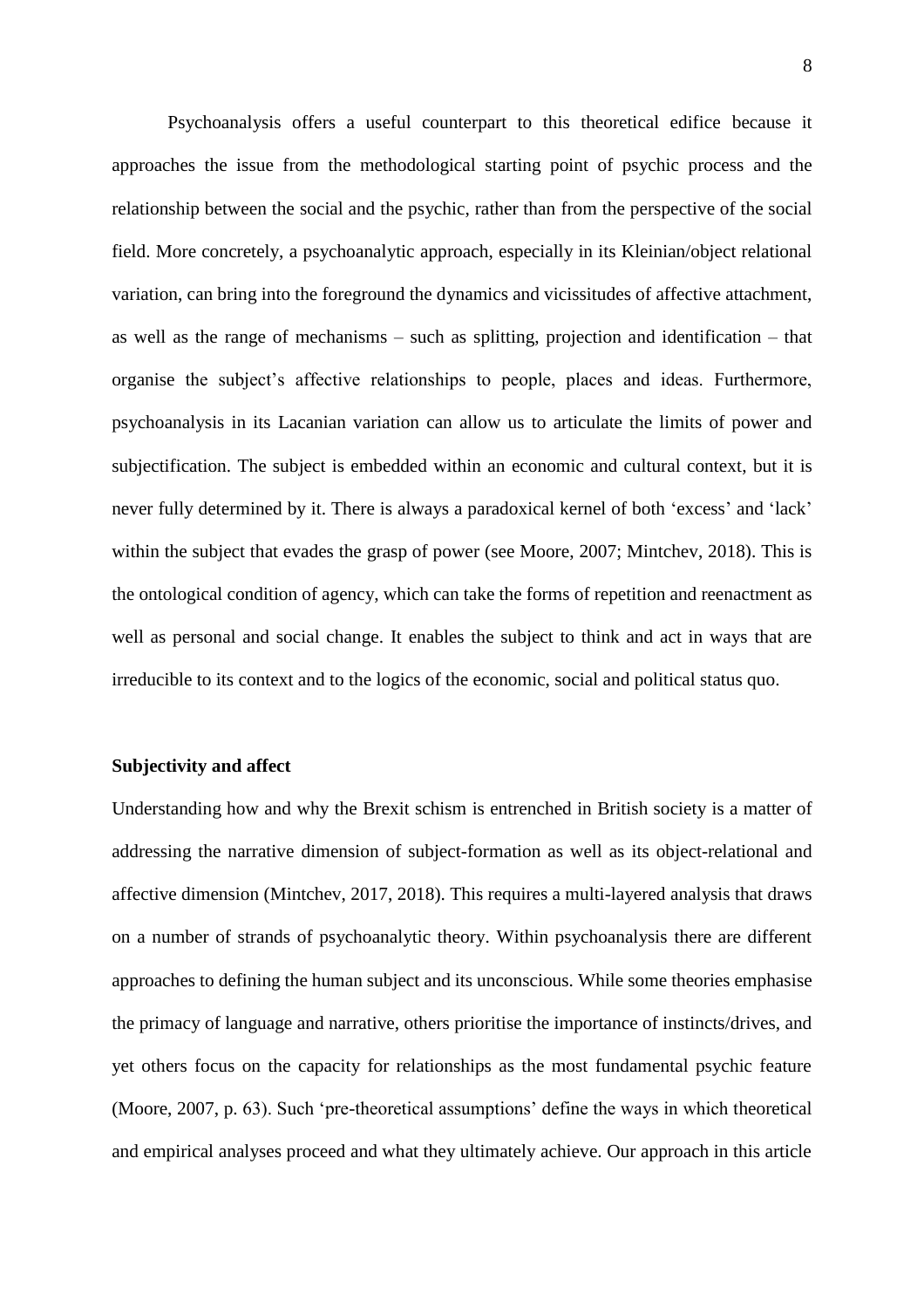is to draw on a variety of theories, but in doing so to address multiple key elements of subjectivity, including affects, relationships and fantasy structures. Subjectivity is always shaped by the social and political discourses which offer us the material for constructing an account of ourselves and others (Butler, 2005; Moore, 2011). It is formed through identifications with people in the external world, ranging from parents and caretakers to community leaders and distant others. But these people are always caught up in cultural narratives that contextualise them and give them meaning, and so identification is always, in one way or another, identification with cultural stories or stereotypes.

However, in addition to a prominent narrative dimension, subjectivity also has an object-relational counterpart, whereby encounters with, and relations to, oneself and others define psychic experience in a way that is irreducible to language and symbolic meaning. This object-relational aspect of subjectivity has been emphasised and elaborated in detail by Melanie Klein and a number of psychoanalytic and social theorists building on her work (e.g. Butler, 1998; Kristeva, 2001; Rose, 1993; Sedgwick, 2007). According to the Kleinian theoretical paradigm, the subject is constituted through a series of projections and introjections – or projective and introjective identifications, in Kleinian terms – with objects and people. These processes, which are mediated and shaped by the subject's libidinal and aggressive drives, form the basis of psychic life and the experience of anything from love and hate to anger, fear, remorse, envy and gratitude.

Klein's model of object-relating, as Eve Kosofsky Sedgwick (2007) argues, offers valuable insight for understanding social and political processes because of the way in which it theorises affect as volatile and susceptible to positive and negative feedback cycles. The concept of affect, as Sedgwick uses it and as we use it in this paper, is somewhat different from the classical psychoanalytic notion of the term (in fact, Klein herself did not write about her theory as a theory of affect as Sedgwick does). In classical psychoanalytic usage, affect refers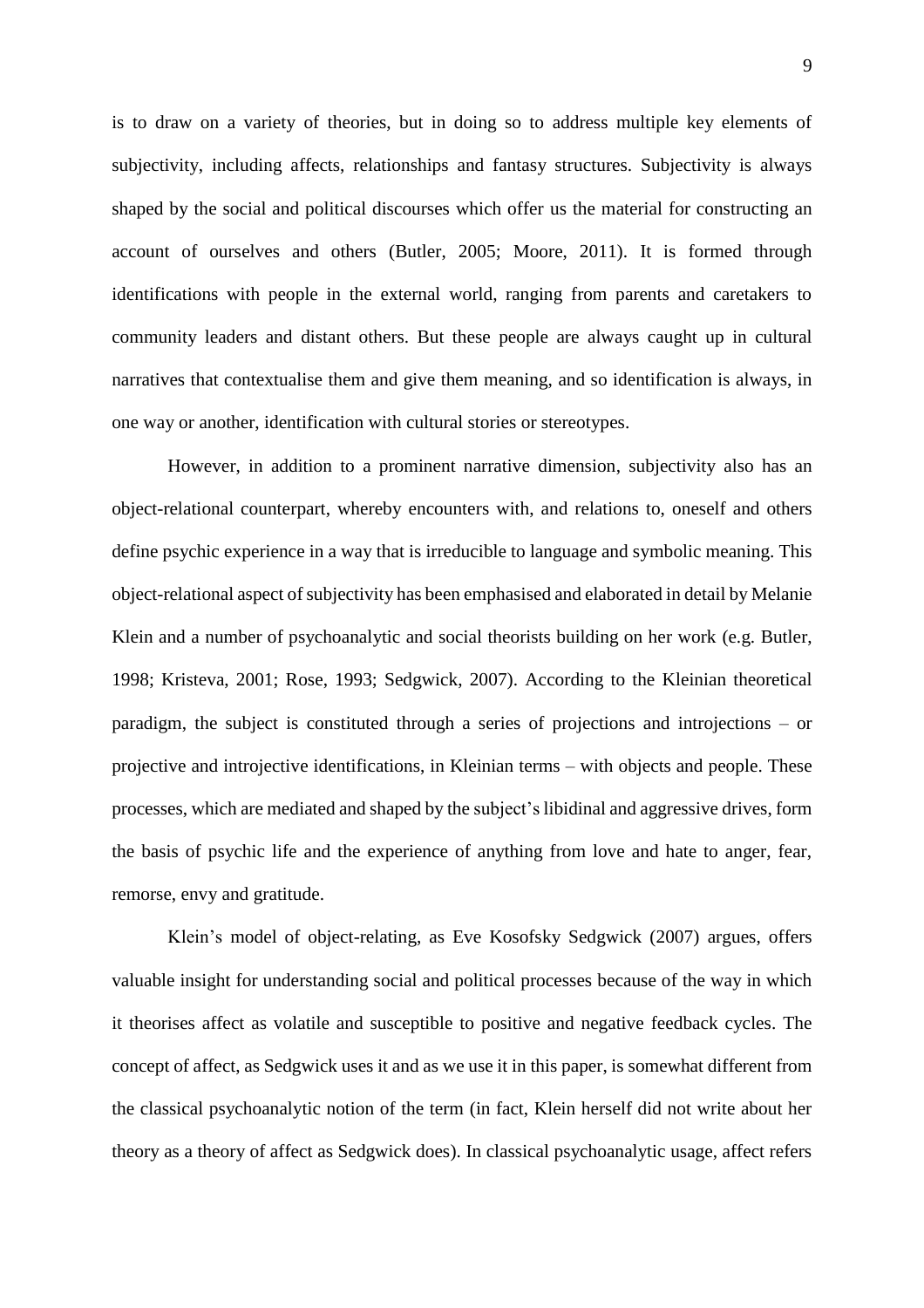to an emotional experience – anything from a general mood to a spurt of acute anxiety – resulting from the release or 'discharge' of psychic energy (Laplanche and Pontalis, 1973, pp. 13–14). Affect, in this sense, is the 'discharge' of what Freud called cathexis (psychic investment).

The notion of affect as Sedgwick (2007) uses it retains this reference to manifest emotions – especially anxiety – but it also treats affect as something that can be circulated and 'exchanged' in one's relations to others (pp. 631–632). This latter aspect of affect resonates in some ways with the theoretical tradition rooted in the philosophy of Spinoza (1996) and its later development by Deleuze and Guattari (2004), among others. Affect, within the Spinozist and neo-Spinozist theoretical framework, does not refer to manifest emotional experiences, but to a multiplicity of intensities or energies that are 'immanent' within people and things. These intensities/energies are seen as the driving force of both animate and inanimate beings, and the internal cause of their transformation and interconnectedness. The subject is then theorised as an assemblage of circulating intensities and connections with other people and things (Braidotti, 1994, 2011).

As the ethnographic writing on Brexit suggests, one of the consequences of the referendum was to mobilise and consolidate bonds and relations among Leave and Remain supporters. For example, as Ana Balthazar's (2017) ethnography of Margate, England shows, the idea of Brexit garnered a logic of community-building based on a shared commitment to the symbols of British national identity, a nostalgia for the past and disillusionment with poor political representation and immigration into the country. One of Balthazar's fieldwork interlocutors – a retired woman volunteering in a charity shop – expressed this form of bonding very aptly, when she said that 'Everybody we know voted out. We are all singing from the same hymnbook here' (p. 220). What this woman meant was that all her friends and acquaintances in the town had the same discontents with the present and the same aspirations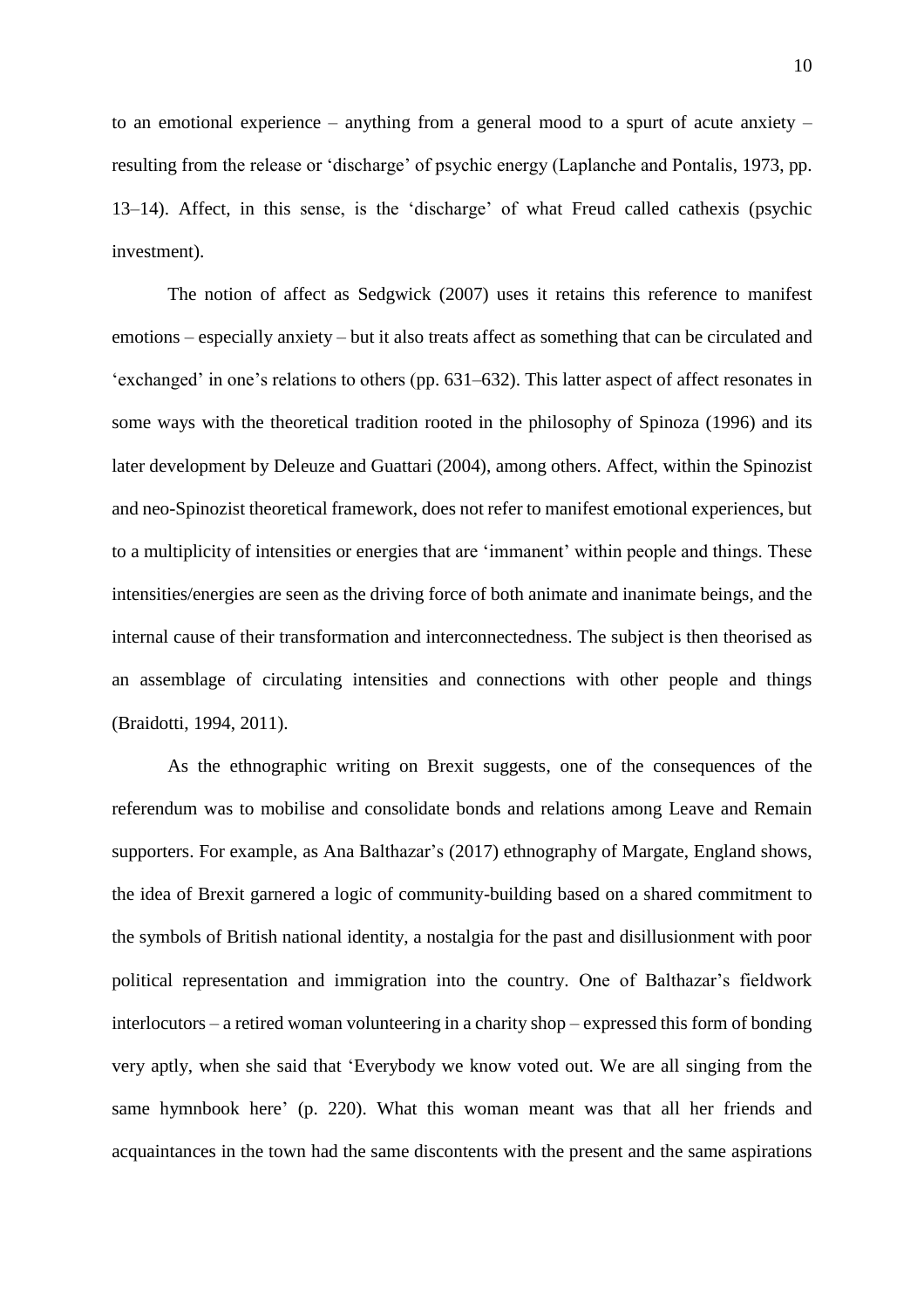for Britain to change its political and economic trajectory. Brexit supporters in Margate also identified with a shared past of working-class hardship, even if they were financially comfortable and had good housing. This collective experience of past, present and future was mobilised by Brexit to strengthen the sense of identity and community among established residents, as well as newcomers to the area: 'Voting Brexit […] generated relatedness among people who did not know each other before, who recently retired to the area, but who share collective working-class memories' (p. 223).

A similar mobilisation of relatedness was evident among Remain supporters, who also came together around a set of shared ideas and symbols of Europe, openness and cosmopolitanism. This is best exemplified by the marches against Brexit that took place in London (most notably in March 2017, June 2018 and March 2019), as well as the multiple pro-Remain activist groups and organisations that emerged in response to the referendum's outcome. As Gabriel Popham's (2017) study of post-referendum London shows, many Remain supporters experienced shock, disappointment and anxiety about Brexit because they associated it with economic disaster, xenophobia and racism. On the basis of these feelings, Remain supporters from across the country came together and took to London's streets. Popham recalls his experience of participating in one demonstration as follows:

[P]eople marched in Central London […] to celebrate the sixtieth anniversary of the Treaty of Rome and to protest Brexit by showing the breadth of opposition from across the country. […] As we shuffled down Pall Mall, flags of blue and yellow waving above our heads, people chanted Beethoven's *Ode to Joy*, the EU's official anthem. Many of us were carrying daffodils and irises, jointly mourning Brexit and those who had lost their lives at the Westminster bridge attack the previous week. (p. 31)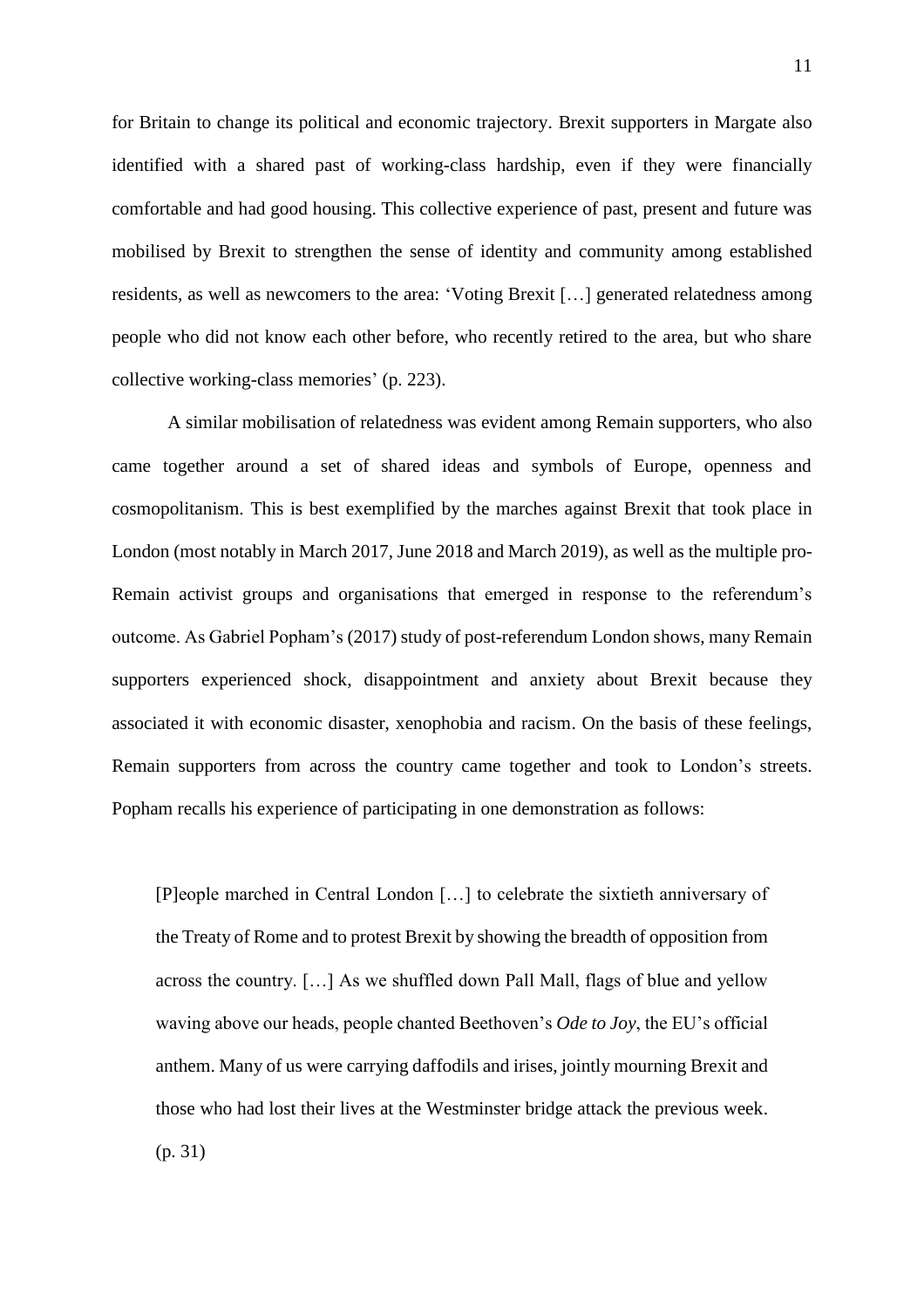Here, in line with the vignette of Brexit supporters in Margate, people are also 'singing from the same hymnbook' as a way of protesting against Brexit. They are coming together as a community united by common symbols, anxieties and aspirations, and in doing so they are building new affective attachments and commitments to each other and to their shared beliefs.

# **Ressentiment**

The two subject positions of Leave and Remain are based not only on a sense of belonging to a community of shared values, but also on a sense of opposition to others along the lines of 'national' and 'cosmopolitan' lifeworlds. The 'other' of Brexiters is embodied by both immigrants coming to the UK and Remainers who represent the allegedly pro-immigration and pro-European 'liberal elite' (see Balthazar, 2017; Gest, 2016, 2018; Koch, 2017; Pitcher 2019). The 'others' of Remain supporters, in contrast, are the allegedly misguided Brexit voters who were either misled by the lies of populist politicians or voted on the basis of racism and xenophobia (see Popham, 2017, p. 31).

Psychoanalysis has long recognised that subjectivity is relational and that the subject is constituted through differentiation and opposition to others. This is now a truism in much of social theory writing. Less discussed, however, are the mechanisms, processes and vicissitudes of affect that constitute intra- and inter-subjective relations. Melanie Klein's model of the mind is particularly useful here because it offers the conceptual tools to capture the circulations of affect between people and within communities. Klein's understanding of the psychic economy – which marks a significant departure from Freud's model – reveals why social antagonisms can persist and escalate even when this is clearly not in the interest of those involved. While Freud maintained that the psyche constantly strives to minimise the excitation generated from both internal and external stimuli, Klein emphasised its propensity for generating feedback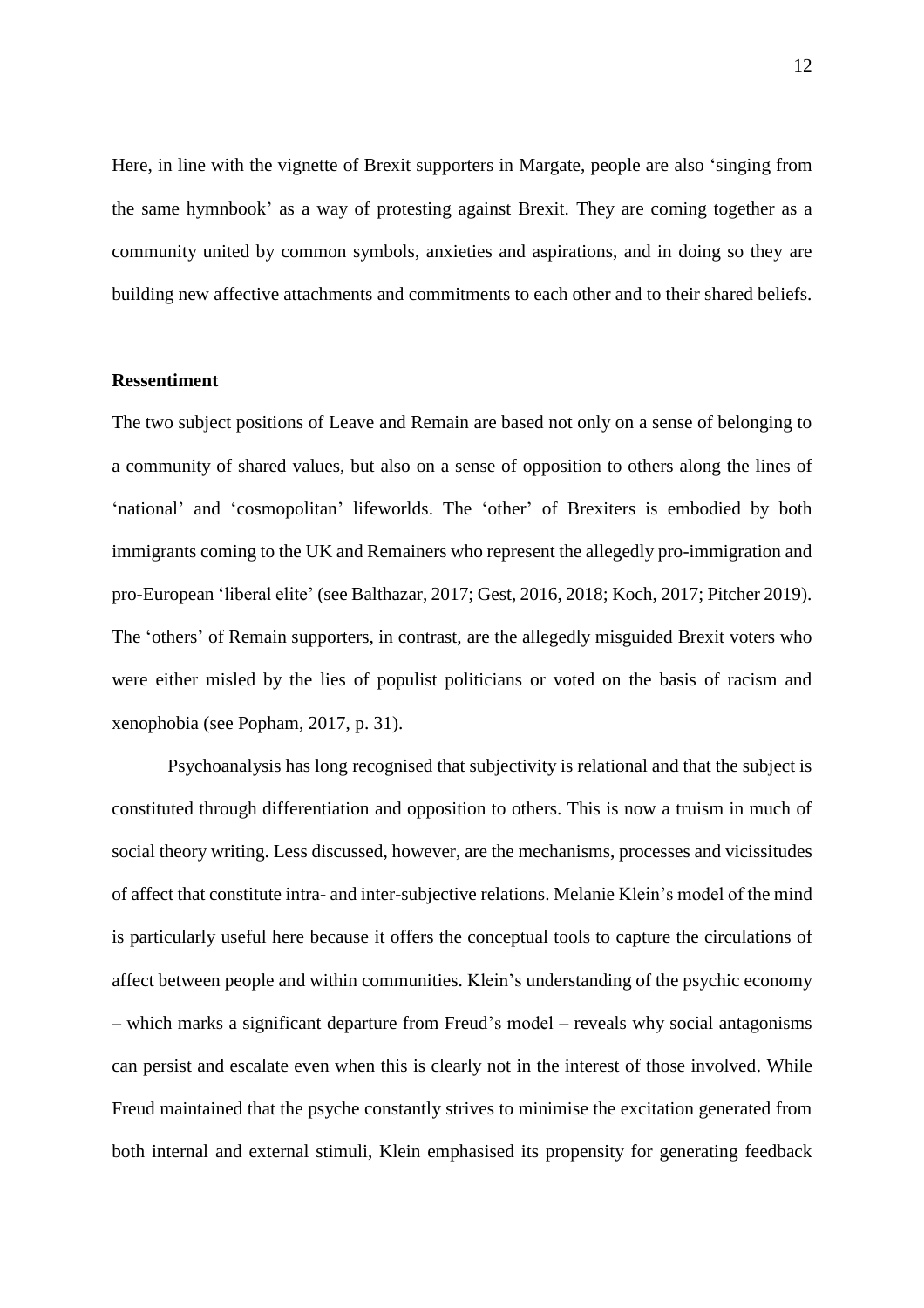loops in which negativity is addressed by further negativity, resulting in a vicious cycle of aggression and reproach (Hinshelwood, 1991, pp. 282–283). This is complemented by similar cycles of positive affect in which affirmation of others like oneself produces a dynamic of belonging based on reciprocal validation of shared experience.

This mode of relating, according to Klein, depends on psychic 'splitting' both within the subject and between people. When splitting takes place, the libidinal drives and the aggressive drives are separated from one another so that the subject can experience something or someone as wholly good or wholly bad without nuance or ambivalence. The splitting of good and bad is a basic psychic mechanism that is available to all humans, but the extent to which it defines the subject's relationships to others depends on context and circumstances. As Klein explained (e.g. 1940, p. 345; 1955, pp. 138–139), internal and external experiences are always intertwined and responsive to one another, and so a polarised world of inequality and social division will be reflected accordingly in intrapsychic and interpsychic object-relations.

The problem, however, is that splitting and polarisation can trigger a chain of psychic events that takes a life of its own and creates a cycle of aggression and reproach towards some people, while simultaneously strengthening affirmation and belonging in relation to others. This occurs because the subject's experience of being victimised can lead to aggression towards the other as a response, which in turn triggers anticipation of reciprocation whereby the other retaliates once again. A feeling of being wronged or victimised leads to a desire to undermine the perpetrator, which in turn leads to anticipation of being wronged again in a seemingly perpetual feedback loop.

In her article on Klein's theory of affect, Sedgwick (2007) aptly draws a link between the vicious cycles described by Klein and the notion of *ressentiment* developed by Nietzsche (1967) that has been more recently elaborated by a number of theorists (e.g. Brown, 1993; Berlant, 2000 Berlant and Greenwald, 2012). Nietzsche's *ressentiment,* as Sedgwick (2007)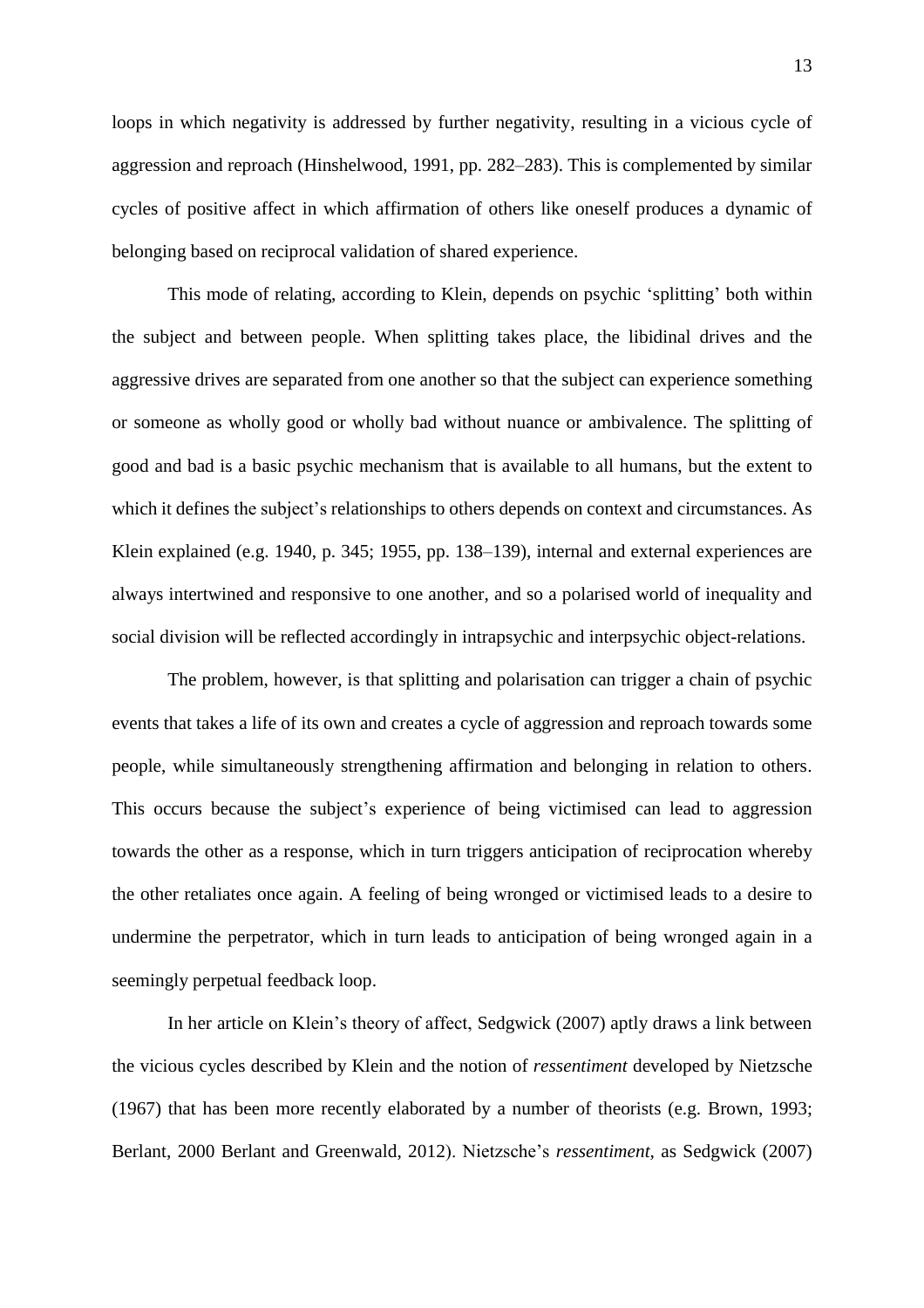describes it, is 'a self-propagating, near-universal psychology compounded of injury, rancor, envy, and self-righteous vindictiveness, fermented by a sense of disempowerment' (p. 635). Furthermore, it is 'a "chronic" form of resentment [...] [which] involves an actor's sense of unjust and undeserved deprivation or injury, which is attributed to the actions of another actor who is perceived to gain from this deprivation or injury' (Le Grand, 2015, p. 2). *Ressentiment* is thus a circular dynamic of injury, which is at once 'self-propagated' and 'attributed to the actions of another' (either rightly or wrongly) through projection/projective identification. This means that the configuration of self-other relations in the dynamics of *ressentiment* has an affective underpinning that keeps it locked in place, even in the face of arguments that challenge its justifications.

In the case of Brexit, rejection of the other and resentment towards him or her is supplemented with accusations that the other harbours resentment towards the self, leaving an oppositional deadlock with few possibilities for compromise or acknowledgement of a mutually beneficial middle ground. But what does this dynamic of *ressentiment* look like on the ground and how does it manifest itself? As Lisa McKenzie's ethnographic work in East London, Derbyshire and Nottinghamshire demonstrates, support for Brexit in these areas was motivated by a sense of being invisible, irrelevant, and even 'non-existent' for those who govern the country. McKenzie (2017) observes that, while the people she worked with were very disengaged and apathetic during the 2015 general election, their approach to the referendum on EU membership was different and more engaged. This was because they saw the referendum as an opportunity to be noticed and recognised through a vote that rejected and attacked what they saw as the power of the ruling elites. 'From their standpoint, the decision to vote leave was a way to kick back at an establishment that they felt let down by' (p. 205; see also Koch, 2017).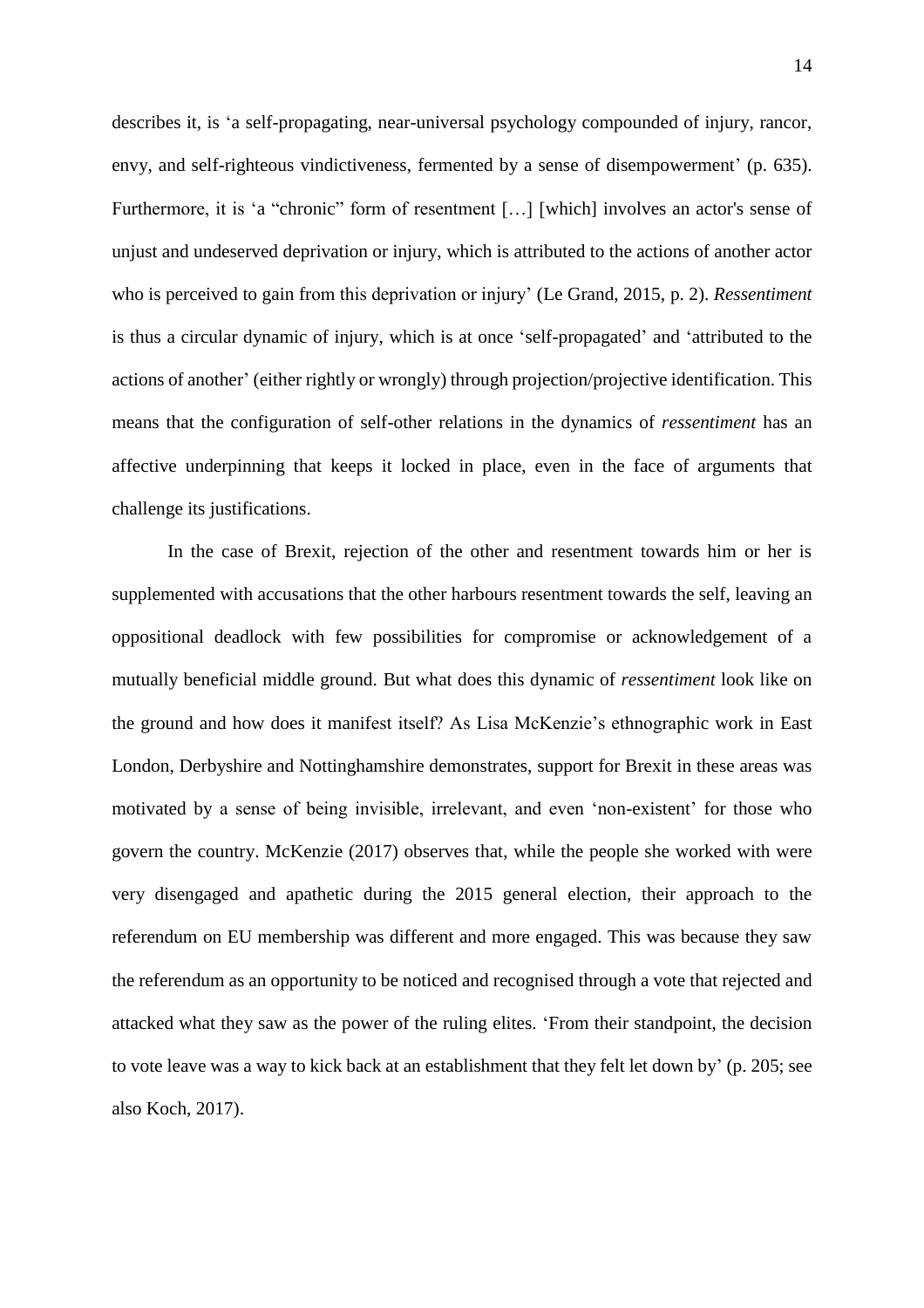However, at the same time as attacking the establishment, some of McKenzie's interlocutors also dismissed by default people who supported or campaigned for Remain. The following vignette from McKenzie's (2017) ethnography illustrates how this kind of dismissal leads to a breakdown of dialogue and a cycle of hostility:

I'm sat with Sally, Anne, and one of Anne's work colleagues […], a woman in her early 20s named Sarah and a mother to a three-year-old daughter. It's two weeks before the referendum and the three women are talking about the extended deadline in the registration system. Sally and Sarah had not registered. However both were planning to register today, and all three women were going to vote to leave the EU. Their discussion focussed on their being motivated to do this by the news that David Beckham was apparently urging people to vote remain, and they felt that this was "a liberty":

Anne "That fucking David Beckham can fuck right off, telling people to vote Remain"<sup>5</sup>

Sarah "What does he know about anything? When has he had to struggle to get his kids into school?"<sup>[1]</sup>

Sally "Yeah, him and Posh got no housing problems, apart from which one are they going to live in!"<sup>57</sup>

Sally and Sarah both registered their right to vote in the referendum that day, and later told me that they were excited about "getting their say". This was infectious;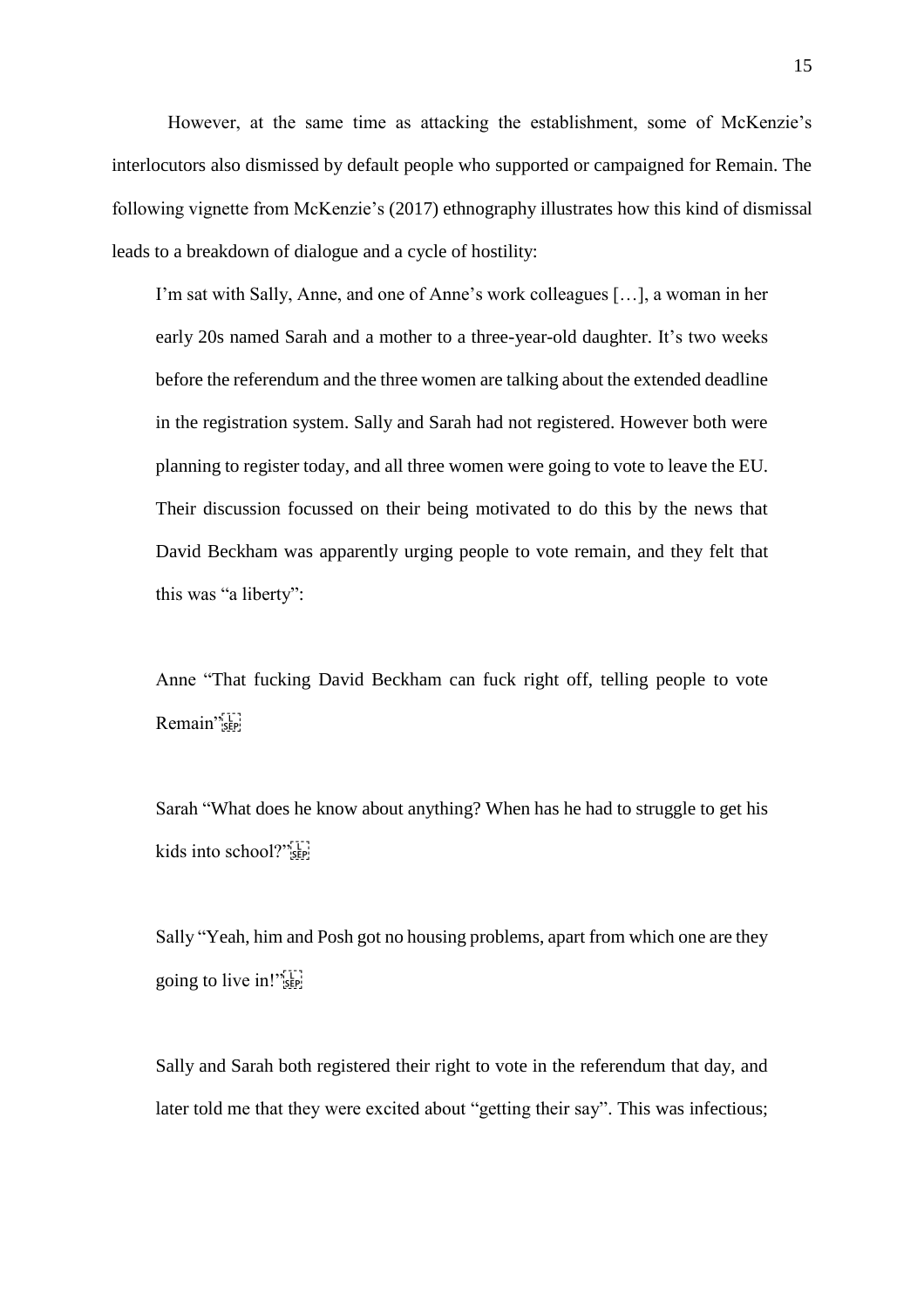as other people came into the café the conversation got bigger and louder with more people joining. (p. 205)

Although David Beckham has well-known working-class origins, his pro-Remain stance was automatically interpreted as ignorance, being out of touch and condescendingly telling people what to do. What is striking, however, is that the women in McKenzie's vignette saw the news about Beckham as further motivation to go out and vote for Brexit. This suggests that in their view, Beckham's pro-Remain stance amounted to an attack on them on behalf of the elite, and this needed to be countered by 'kicking back' and voting to leave. This dynamic of perceived hostility and reciprocal retaliation was binding the community of Leave supporters as the conversation became 'infectious', bigger and louder.

Within such a polarised social and political field, the vision of overcoming injustice for Leave voters could mean nothing less than triumphing over their Remain-supporting counterparts. Effectively, this is a reversal of the hegemonic neo-liberal policies, cosmopolitan values and regimes of immigration that have defined UK policy over the past two decades. If people see themselves as unwillingly subjected to the order of things over the past two or three decades, then why not turn the tables? In fact, this is what it means to 'take back control', as the Leave campaign's slogan professed, within a socio-political landscape in which almost half of voters did not support Brexit.

Anger and *ressentiment*, however, should not be seen as specific to those who voted for Brexit. Rather, they pertain to both sides of the divide. As Insa Koch (2017) observes, '[i]n the lead-up to the referendum […] anger was a central part of campaigns in favor of leaving […]. Now, in its aftermath, anger is expressed by voters from the opposing camp, Remain, who struggle to accept the referendum result' (p. 226). One of the reasons for this lack of acceptance is that many Remain supporters fail to see exactly how leaving the EU would solve the issues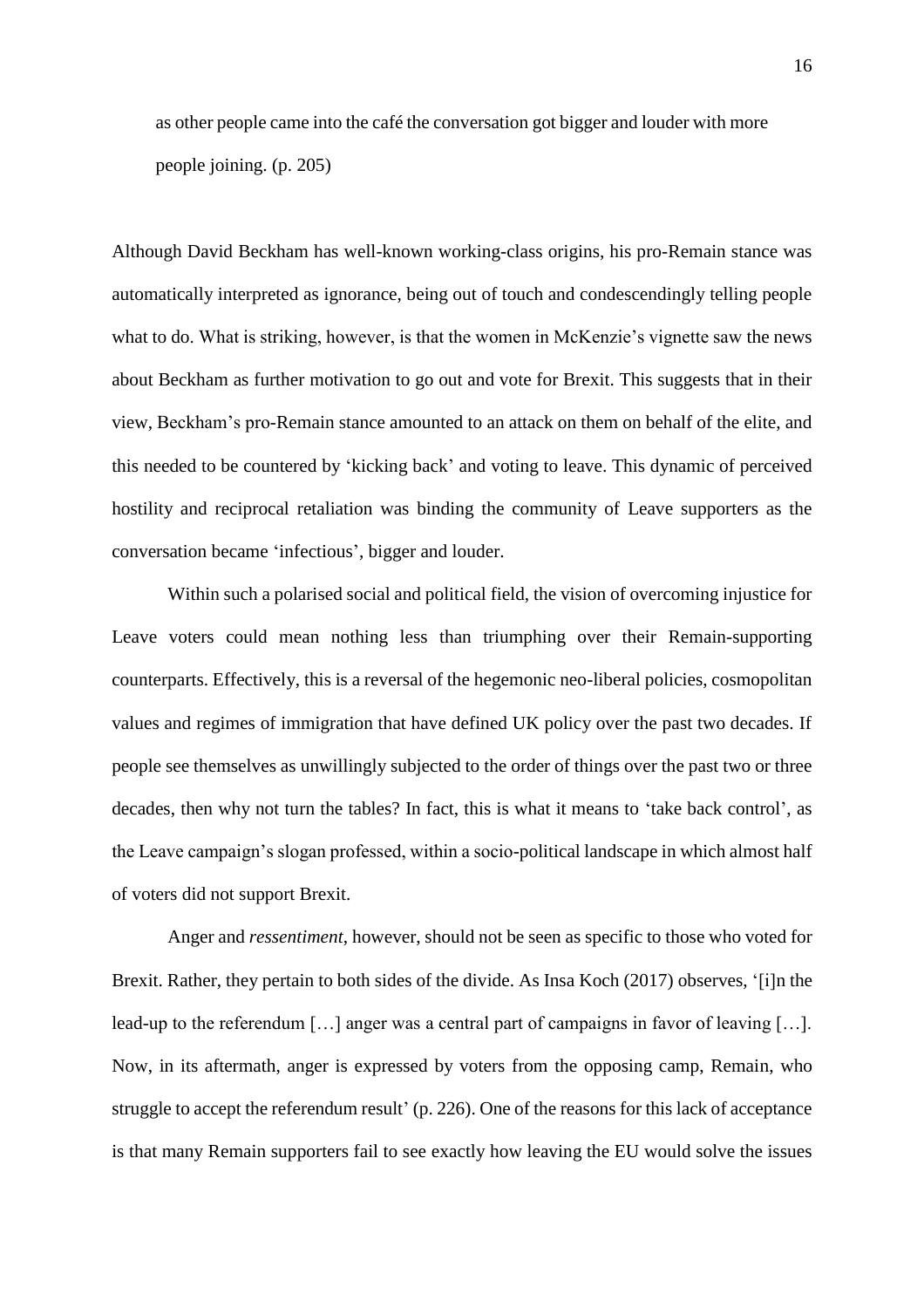related to schools, housing, jobs and public services that have been created by growing inequality and Tory policies of crushing austerity. Even if Remainers accept that Brexit was motivated by a declining quality of life that fully justifies anger towards the political elite, none of them can quite figure out how leaving will improve people's circumstances. This is why Remainers see Leavers as victims of a political fraud. Furthermore, many people associate Brexit's political landscape with xenophobia and racism on the basis of strong anti-immigrant rhetoric by the pro-Brexit campaigns, reduction of immigration as a major political demand of Leave voters and an increase in racist harassment and violence after the referendum. Brexit has consequently made many Remainers anxious about the future of the economy, as well as the threat of racism and the collective values of the country they live in. This has led to a widespread view of Leave supporters as 'bigots' and 'racists' in addition to 'turkeys who voted for Christmas'. The problem, however, is that Remainers – much like Leave supporters – also end up foreclosing dialogue through their anger-fuelled stereotypes and hostility towards Brexit. By keeping the focus on the alleged ignorance and racism of Leave voters, Remainers distract from the issues of declining quality of life, which only fuels the resentment of those on the receiving end of the accusations (see McKenzie, 2017, p. 205).

# **Discourse, Fantasy, Nationalism**

The affective dimension of the Brexit deadlock, however, does not cover the whole story. Political discourse also matters, not just because it provides the materials and ideas for identity formation, but also because it brings into being particular modes of subjecthood based on imagined relationship to others who may or may not be physically encountered in daily life. Addressing the discursive or symbolic dimension of subjectivity has both methodological and analytical implications for understanding political agency. In terms of methodology, it is crucial to emphasise that circulations of affect related to political matters operate on a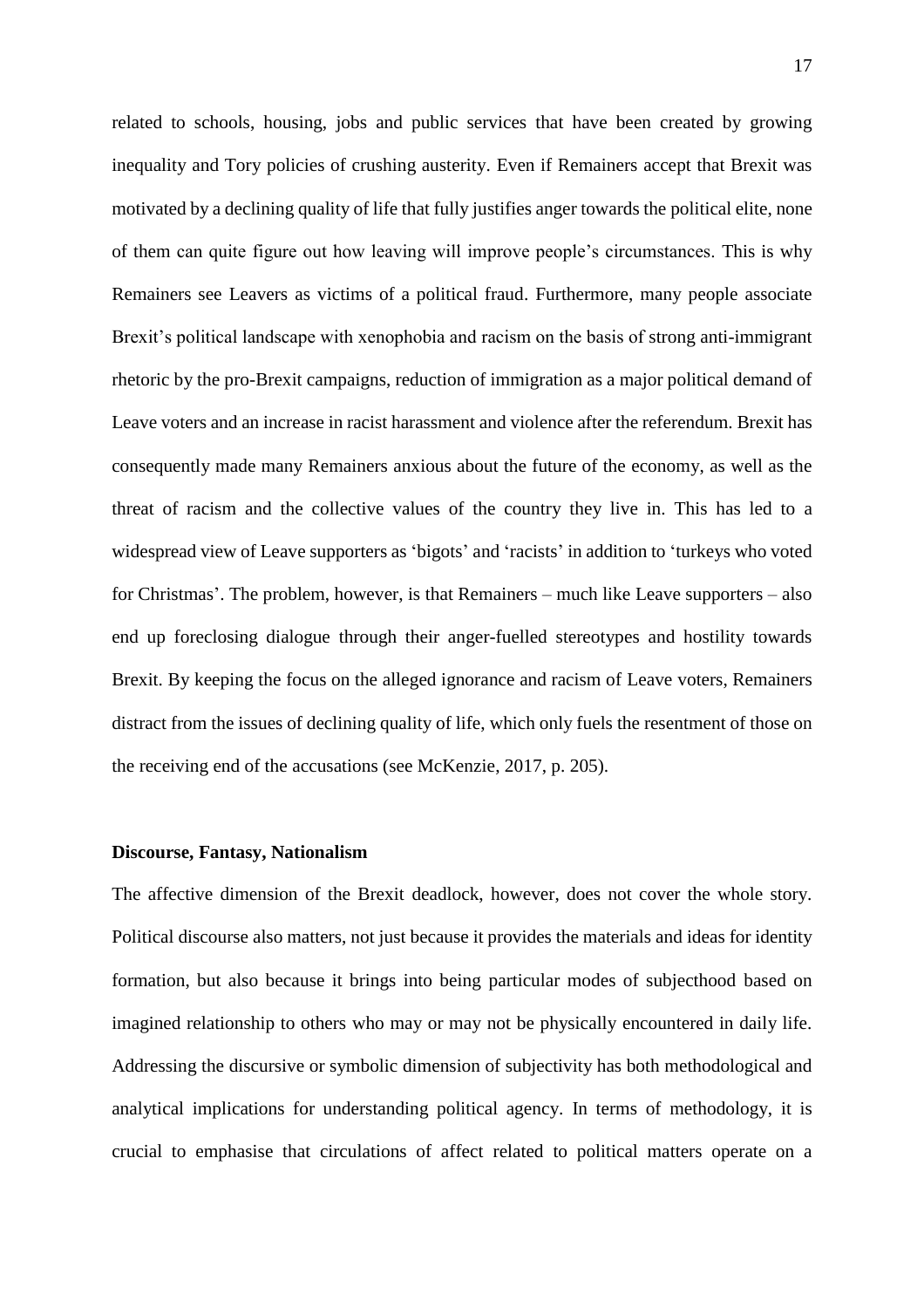completely different scale from that of the face to face encounters between analyst and analysand or parent and child as described in most psychoanalytic writing. The difference is that within political life the figure of the other is often imagined in and through its discursive constructions – it is not known through face to face encounters, but rather through representations about others elsewhere in media outlets, online posts and stories told in pubs, cafes and workplaces (see Anderson, 1983; Moore, 2011; Mintchev and Moore, 2019). Discourses and narratives about others enable the subject to experience itself as part of a large network of actors – some of them similar to oneself, others radically different – whose actions ultimately lead to locally experienced consequences. Circulations of discourse can thus organise and structure the circulations of affect described above, but in doing so they can also extend the subject's affective ties to distant places and unknown others, going beyond the affective dynamics of the here-and-now that characterise the classical psychoanalytic encounter.

A second point about the intersection of affective and discursive elements of subjectivity concerns the way in which we theorise the relationship between language, fantasy and enjoyment (*jouissance*). This point has been emphasised by much of the writing within the Lacanian/post-Lacanian theoretical paradigm. A Kleinian object-relational approach can help us understand how affect gets short circuited, but it says little about the crucial dimension of enjoyment derived from specific modes of being in the world. This dimension is significant because it often underpins regimes of inequality through attachments to social scripts about injustice. As Wendy Brown (1993) points out in her analysis of *ressentiment*, the subject who has been injured by historical injustice can become invested in its injury and the cycles of reproach that the injury enables. Brown's argument was developed in the 1990s with reference to those excluded on the basis of ethnicity, race, gender and sexuality, but the new form of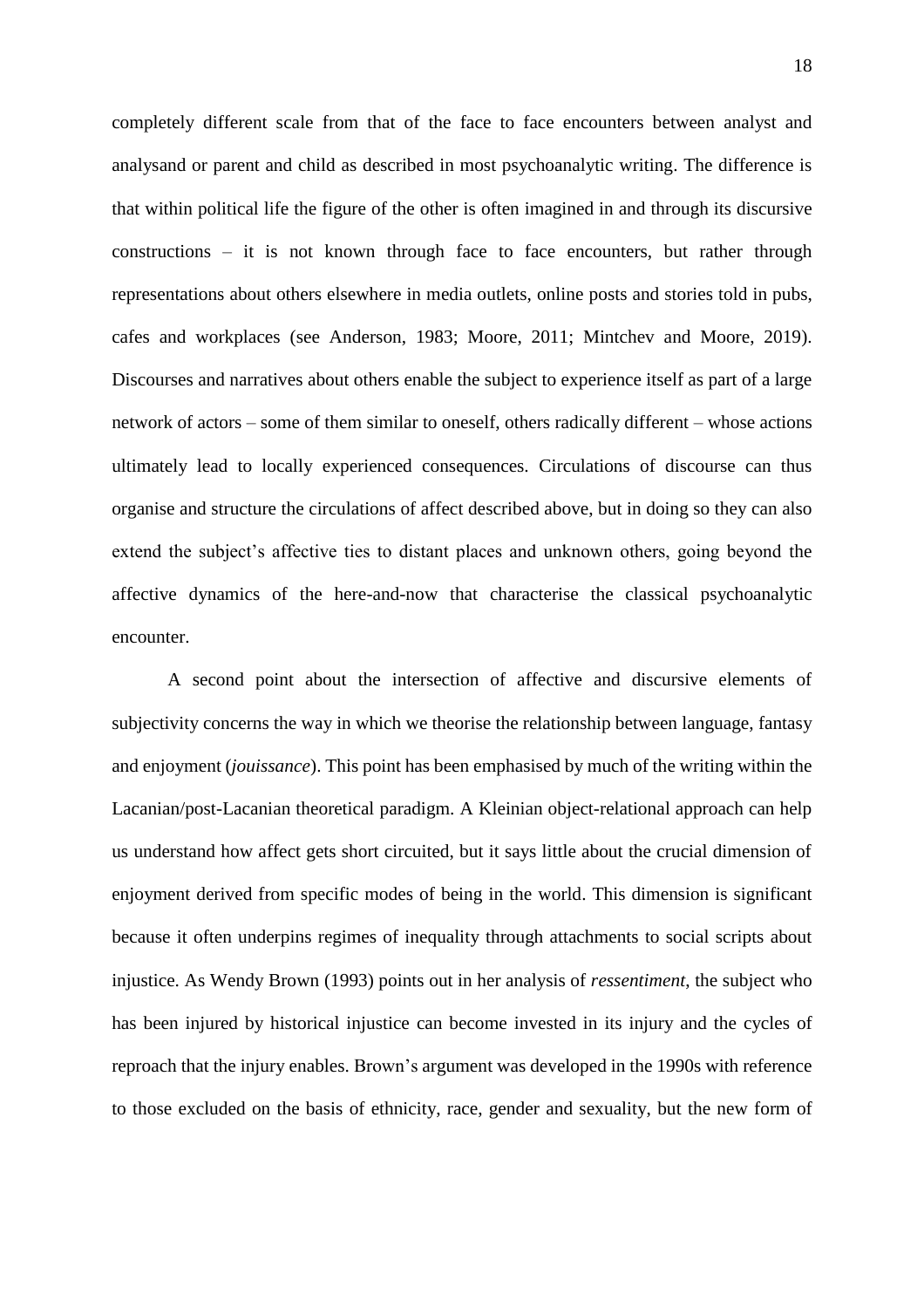schism between those who thrive in a cosmopolitan setting and those who do not gives the argument renewed relevance. According to Brown,

identity structured by ressentiment [...] becomes invested in its own subjection. This investment lies not only in its discovery of a site of blame for its hurt will, not only in its acquisition of recognition through its history of subjection (a recognition predicated on injury, now righteously revalued), but also in the satisfactions of revenge that ceaselessly reenact even as they redistribute the injuries of marginalization and subordination in a liberal discursive order. (p. 403)

Brown does not explicitly reference Lacan here, but her description of *ressentiment* resonates with Lacanian theory, most notably in its reference to repetition or 'ceaseless reenactment' as a means of attaining satisfaction.

One of the key theoretical pillars of Lacanian psychoanalysis is the notion that the object of desire is a fantasy object that appears real, but that is in fact elusive – an object that can never be grasped or attained in the way in which it is imagined (see  $\tilde{Z}$ ižek, 1989, pp. 87– 130; Mintchev, 2018, pp. 239–242). The impossibility of attaining the object of desire means that the subject is destined to a constant struggle – invariably ending in failure – to attain the object, and also to attain the enjoyment that comes with it.

But here we have a twist in the Lacanian plot of fantasy and enjoyment: what really gives the subject its enjoyment is not the (impossible) attainment of an elusive object, but rather the repetitive *process* – the 'ceaseless reenactment' – of trying to attain it (Žižek, 1991, p. 5). This reenactment, we argue, has important psychic and social consequences because it reproduces the affective structures of identity, difference and belonging. As Wendy Brown suggests in the passage quoted, injury and injustice can become the basis for recognition. A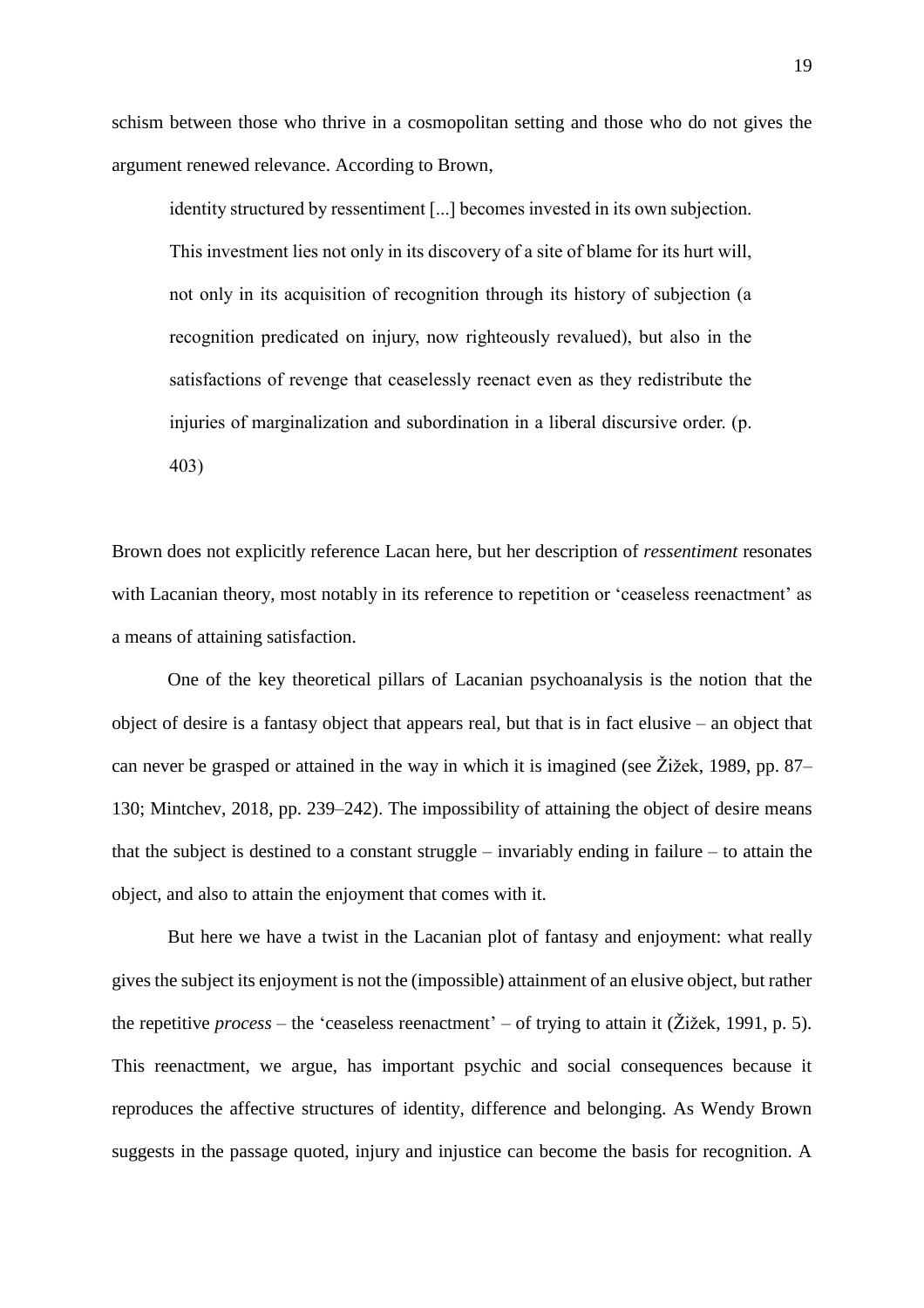reenactment or reiteration of a subject position based on injury is then a way of affirming one's belonging to a group by seeking recognition both within and outside the group.

The subject's ceaseless repetition, furthermore, sustains its sense of purpose – its reason for being in the world – by enabling it to continue its quest for the desired object. As Lauren Berlant (2006, 2011) shows in her writing on 'cruel optimism', the subject can become unconsciously attached to certain forms of thwarted identity, and this enables it to keep pursuing its desires and aspirations. The problem, however, is that if the subject somehow overcomes the thwarting – for example, by getting what he or she wishes for and not knowing what to do with it – then the attachment to that particular mode of subjectivity can be lost as well. Such loss in turn opens up the danger of yet another, more radical thwarting, which leaves the subject incapable of relating to the world and to others. If this happens, then the subject has to look for ways to adapt to the new situation, and it may or may not succeed in doing so. Repetition or reenactment is thus a way of sustaining one's identity and its affective underpinning, while avoiding the difficult fact that having one's desire realised is never as fulfilling as it is initially imagined.

This theoretical model of fantasy and enjoyment has important implications for how we understand identity and nationalism in the context of Brexit, as well as the divisiveness and *ressentiment* that characterise today's relationship between 'nationals' and 'cosmopolitans'. As a number of Lacanian theorists have argued, nationalist politics and discourses often evoke a fantasy structure in which the nation-state appears as a lost object that needs to be recovered (e.g. Salecl, 1992; Stavrakakis and Chrysoloras, 2006; Žižek, 1993, 200–238). The experience of loss in turn serves to foreground the threat of others – immigrants, minorities, refugees, urban cosmopolitans, the political establishment, etc. – who are seen as 'stealing the enjoyment' of the national subject by taking its jobs, threatening its culture, undermining its welfare system and killing its community life (for a detailed examination of how racism and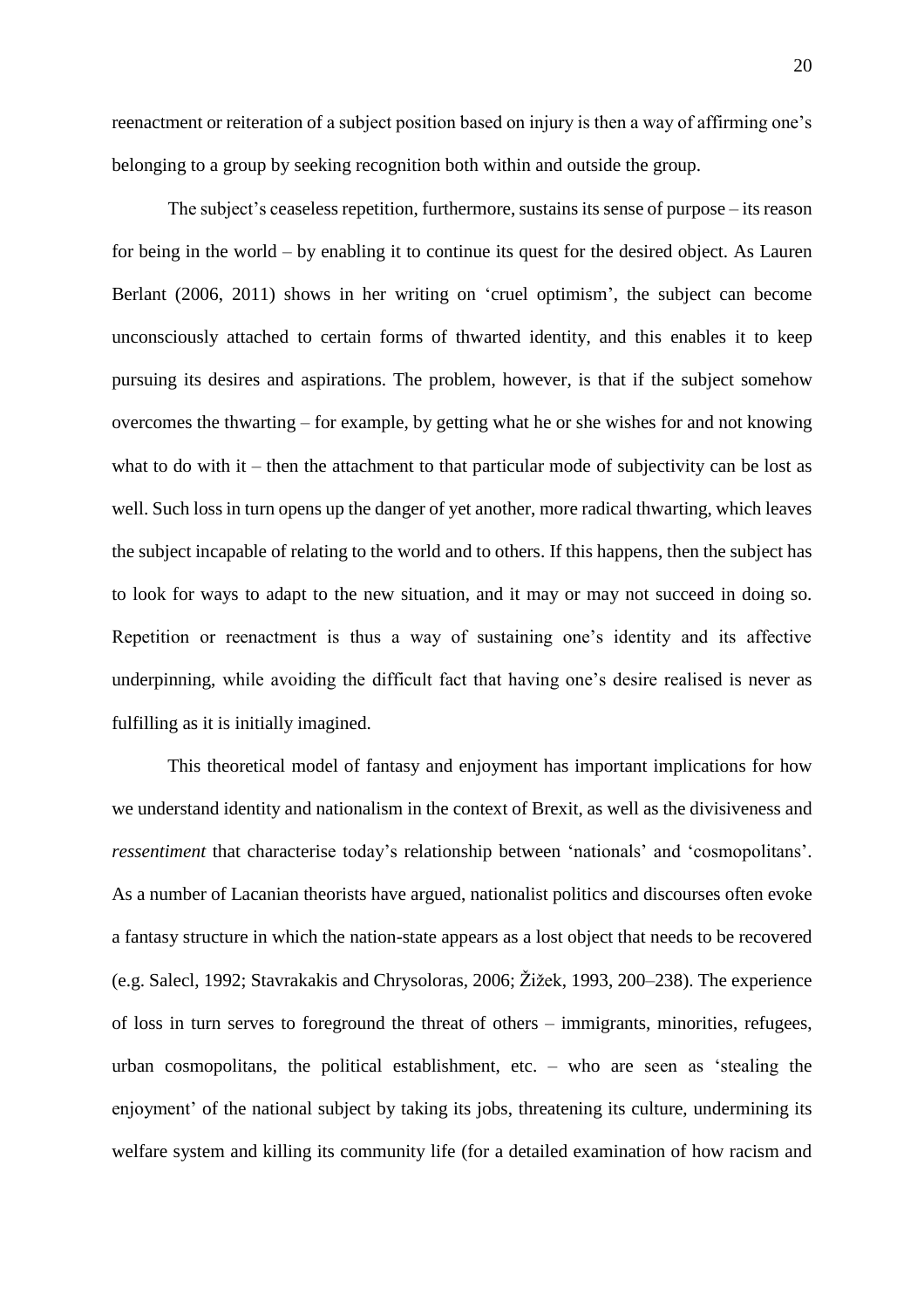nationalism link to the 'theft of enjoyment', see Hook, 2018). The problem with a nationalism based on threat and sabotage, however, is that the fantasy of the nation as a great entity is unattainable in reality and so the image of the great nation can only be sustained on condition that there is someone preventing its realisation. Without this imagined thwarting, the fantasy will be exposed as an impossibility. Put simply, the nationalist subject needs its other as the very condition for maintaining its nationalist aspirations without coming to terms with its own shortcomings (see Hage, 1996).

Fantasies of national identity, however, are not always about exclusion and xenophobia as a means of recovering a lost greatness. They can equally be about a 'cosmopolitan' affirmation of multicultural difference and celebration of ethnic and cultural diversity (Moore, 2013). Within the UK, this ethics of difference is a major part of urban life, especially in large multicultural cities. In London, for example, the value of cultural diversity is often emphasised in policy documents and statements from the Mayor's office (e.g. Greater London Authority, 2018), but in addition to this, many Londoners, including white Britons, see the city's diversity as a public good (Mintchev and Moore, 2018, pp. 124–125, 2019). Yet, much like the nationalist subject position described above, the cosmopolitan subject position has its own fantasy structure, with specific forms of enjoyment, and ways of defining itself against a constitutive other. Affirming one's identity as a middle-class urban cosmopolitan involves fashioning oneself in the image of an open-minded and tolerant citizen, while refuting the other who is associated with narrow-minded racism, ignorance and stupidity. The constitutive other of the cosmopolitan subject is thus not the migrant/minority, but the other who is perceived as unwilling or unable to accept, appreciate the value of and conform to a culturally diverse and 'outward-looking' social order. This other is the one whose beliefs and values are seen as posing a challenge to the good life, while at the same time allowing the subject to establish its sense of self-worth through pejorative differentiation.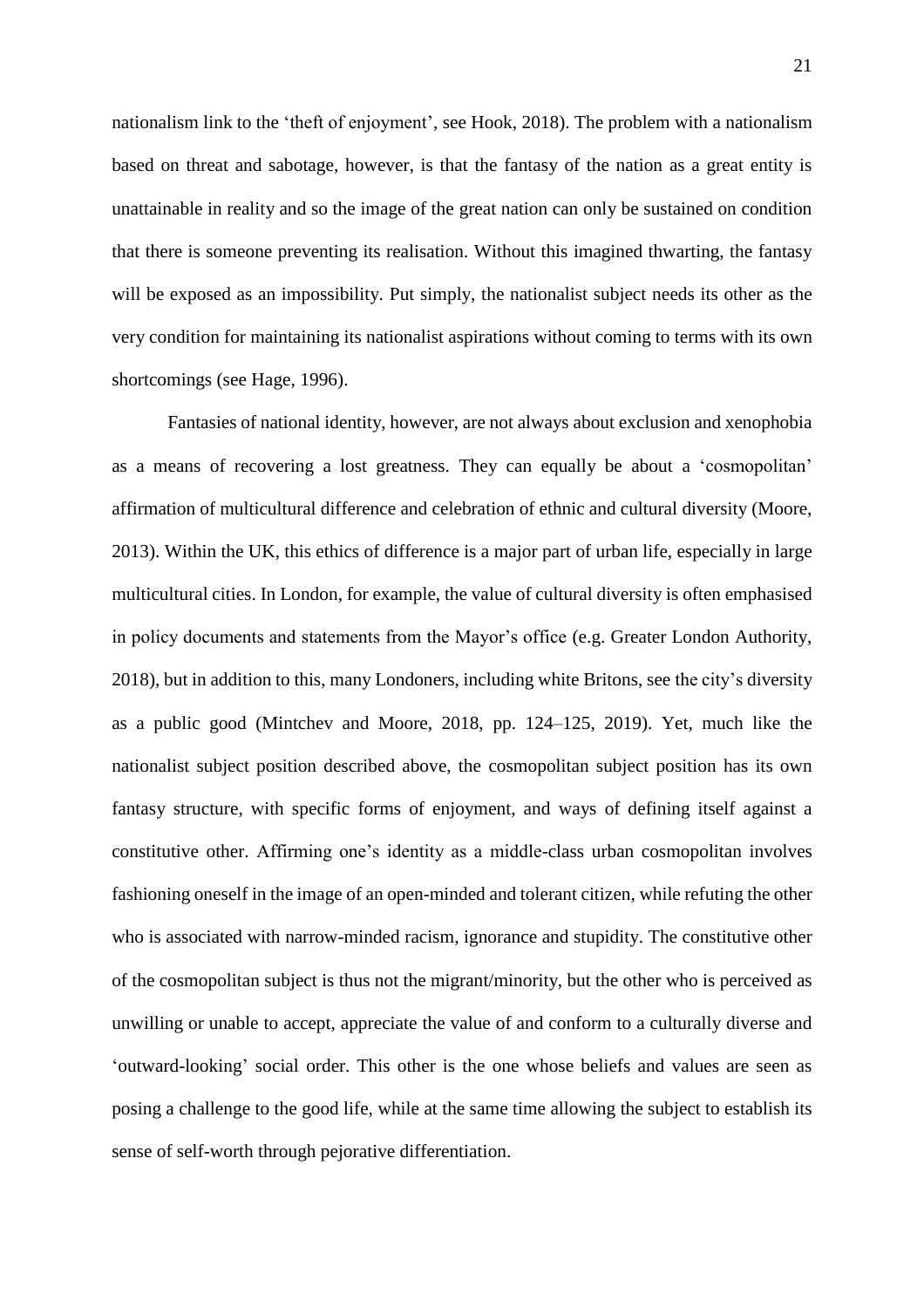The fact that Remain supporters attribute Brexit to racism, in addition to ignorance, is indicative of how this cosmopolitan enjoyment is generated. As Pierre-André Taguieff (2001, pp. 13–14) argued, the concept of racism is inherently adversarial – it implies not only a moral failure, but also a sort of emotional dysfunction which causes the racist to misconceive the truth of objective reality (the racist fails to see that racism is false because emotional dysfunctionality clouds his or her perception). In the case of Brexit, this 'truth' is the idea that diversity is a good thing and that immigration from the EU has made a positive contribution to the UK and its economy (e.g. Dustmann and Frattini, 2013; Dorling, 2016; Dorling and Tomlinson, 2019). As Taguieff shows, however, accusing the other of racism, and associating him or her with moral failure and a misconception of reality, has implications not only for the racist, but also for the anti-racist. It presents anti-racism as occupying a moral high ground and a position of epistemic objectivity. Similarly, when Remainers accuse Leavers of racism and ignorance they present themselves as both 'good' and 'right' in the same way that Leavers do when they decry the loss of the nation that has resulted from immigration and the selfishness of the elite. In both cases, repetition and reenactment of one's position is essential for affirming one's own value and sustaining a sense of stable subjectivity in relation to others.

# **Conclusion**

Research in sociology, anthropology and politics has demonstrated that the outcome of the referendum was driven by a number of factors including political disaffection, real and perceived perceptions of decline, and anxiety about immigration. But addressing the economic, social and political dynamics of the Brexit divide does not offer a sufficient understanding of why people are so persistently attached to divisive political ideas, with little prospect for reaching a compromise or a consensus. Support for Leave and Remain has continued to be split since the referendum, and while a very small minority of voters have had a change of mind,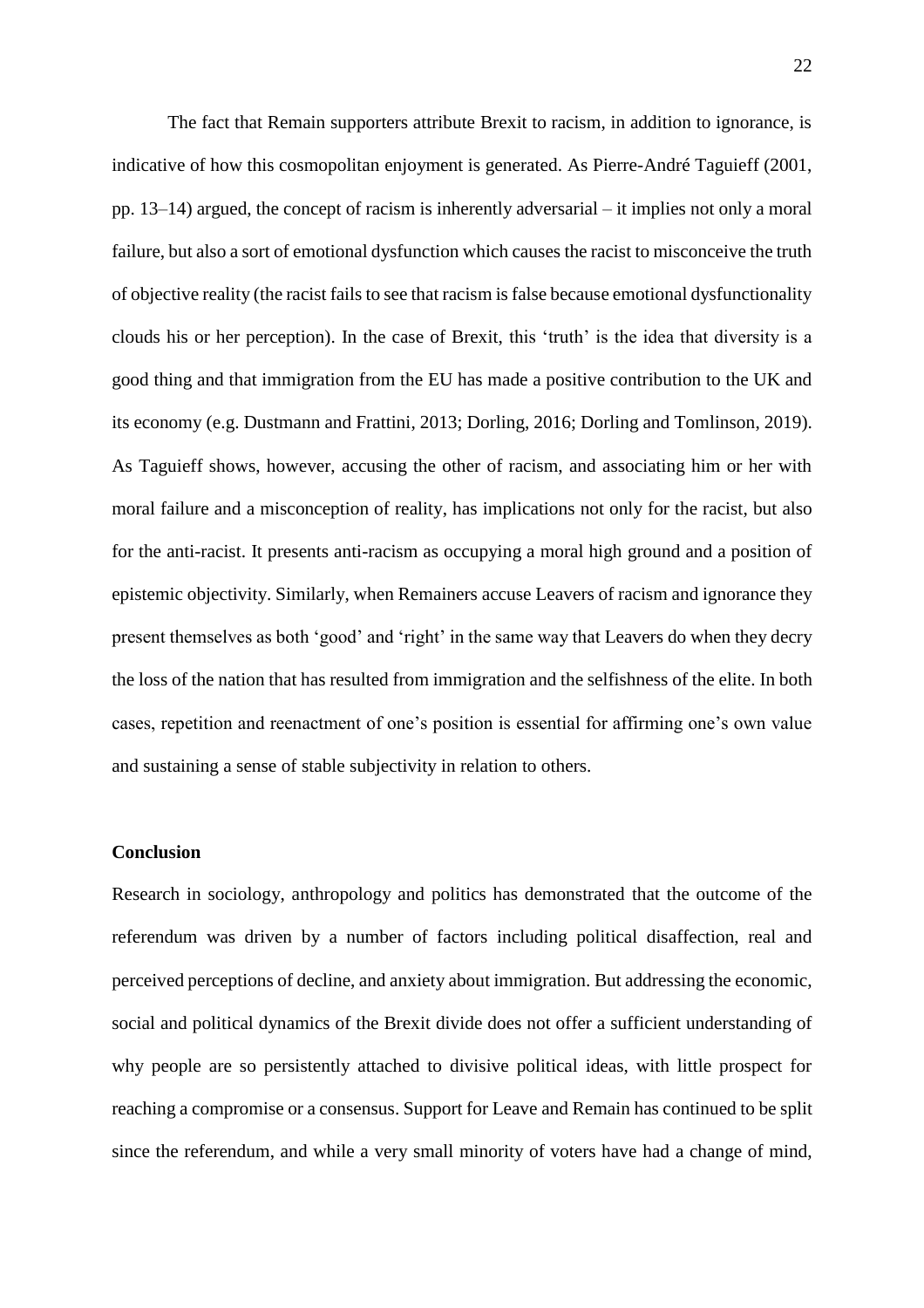the majority of the public remains committed to its initial decision in the referendum (Burn-Murdoch, 2018). Approaching Brexit through a psychoanalytic lens draws attention to the ways in which affective relationships to others and the fantasies that structure and organise these relationships have locked people into two oppositional groups, each with its own ideas about what is right for themselves and for the UK as a whole. People are sticking to their commitments and arguing for Leave or Remain, not because the arguments for each side are convincing on their own terms, but because being right about leaving or remaining enables the structures of affect and fantasy to remain in place. The hypothetical scenario of realizing that one is wrong – regardless of whether he or she is a Remain or Leave supporter – would collapse the subject's affective organisation of identity, belonging and aspiration, thereby risking existential confusion and disarray.

At the time of writing, when the UK's future relationship to the EU is still uncertain, there is little hope that the country's polarisation will be adequately redressed. This is specifically the case if the UK ends up in a less favourable economic position than the one it currently holds as a member of the single market. In this scenario of economic decline, Remain supporters will blame Leavers for not listening to all of the doomsday predictions about economic collapse, while Brexit supporters will look for opportunists and saboteurs who are betraying the UK's sovereignty and prosperity. The divide will perpetuate itself because each side will blame the other for the negative outcome, while affirming the value of its own views. This is a dynamic of *ressentiment*, in which divergent fantasies of the good society generate cycles of mutual aggression and self-affirmation, with no possibility for productive dialogue.

To illustrate once again how this dynamic operates in practice, consider the following example from the media. In October 2016, following a fall in the value of the UK pound as a result of the Brexit vote, it was announced that the price of Marmite would be increased by the manufacturer (Unilever) in order to offset the losses resulting from the dip in currency value.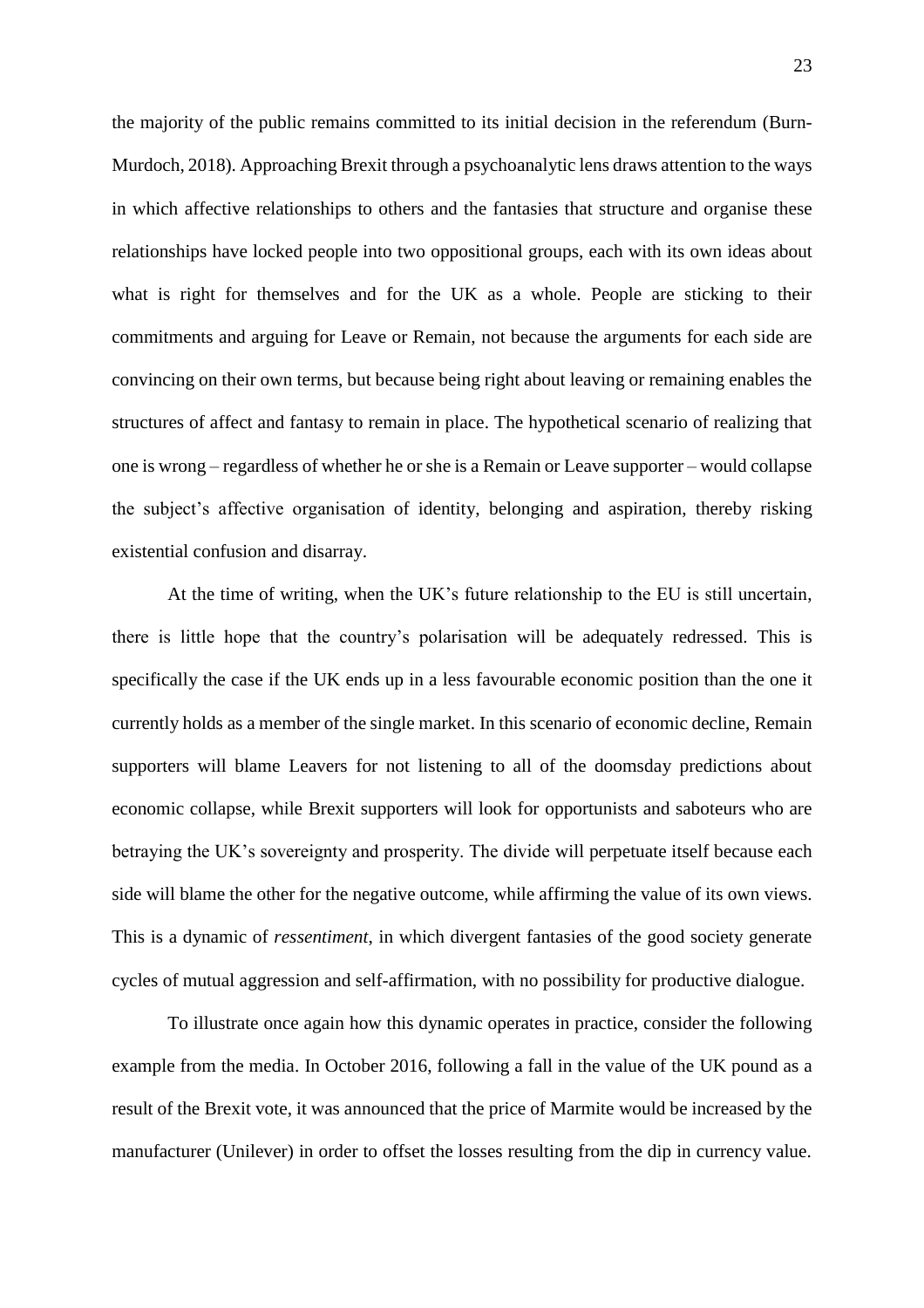This price increase was widely reported in the media, but it was interpreted in different ways that only confirmed the views and positions of pro-Leave and pro-Remain media sources. For example, the pro-Brexit *Daily Mail* published an opinion column entitled 'The great Marmite scam: Shame on Unilever for exploiting Brexit to hike prices' (Brummer, 2016). As this title makes clear, the culprit responsible for the change in price was the profiteering company that tried to opportunistically rip off the ordinary consumer, not the Brexit vote that has threatened to pull the country out of the European single market and made dozens of companies consider relocating away from the UK. However, a few days later, *The Independent* – a centre-left newspaper – published a piece with the following title: 'The Brexiteers' Marmite conspiracy theories exposed their utter ignorance of how markets really work' (Chu, 2016), a title that feeds into the stereotype of Leave supporters as uneducated and ignorant. The point is that each side on the Remain-Leave split subscribes to specific conceptions of itself, the other side and the meaning of Brexit through which they interpret the world. This means that the hostility between the two camps will likely persist in the future and almost certainly escalate in the case of economic decline.

Redressing this division in the future will require educational, economic and social policies that offer opportunities and decent livelihoods for all, and not just for the privileged few. However, it will also involve the difficult gesture of recognising and respecting the other's position even if the latter seems misguided, confused, or opportunistic. Anything less than that will only fuel the affective dynamics of *ressentiment*, causing people to reassert and strengthen their convictions about themselves and others. In a post-Brexit world of growing social divides, overcoming the rift between Remain and Leave supporters will be one of the biggest challenges to the country's ability to flourish and prosper, and people on both sides must think carefully about the consequences of continuing business as usual.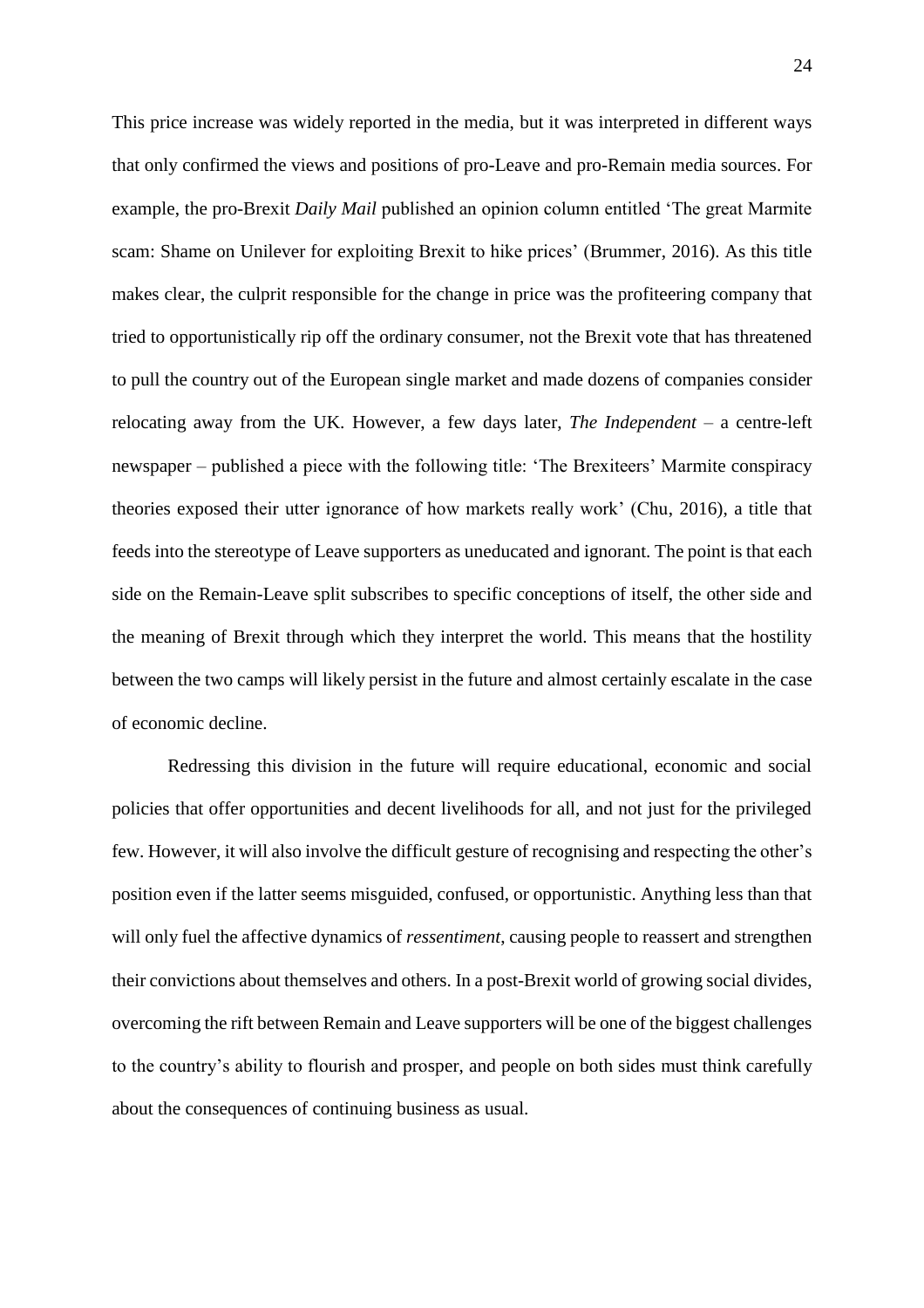# **About the Authors**

**Nikolay Mintchev** is a research associate at the Institute for Global Prosperity at University College London. He specialises in the themes of ethnic identity and subjectivity in psychoanalysis and the social sciences. He is co-editor (with R.D. Hinshelwood) of *The Feeling of Certainty: Psychosocial Perspectives on Identity and Difference* (2017).

**Henrietta L. Moore** is the founder and director of the Institute for Global Prosperity at University College London, and Chair of Culture, Philosophy, and Design. She has written extensively on psychoanalysis, social transformation and politics.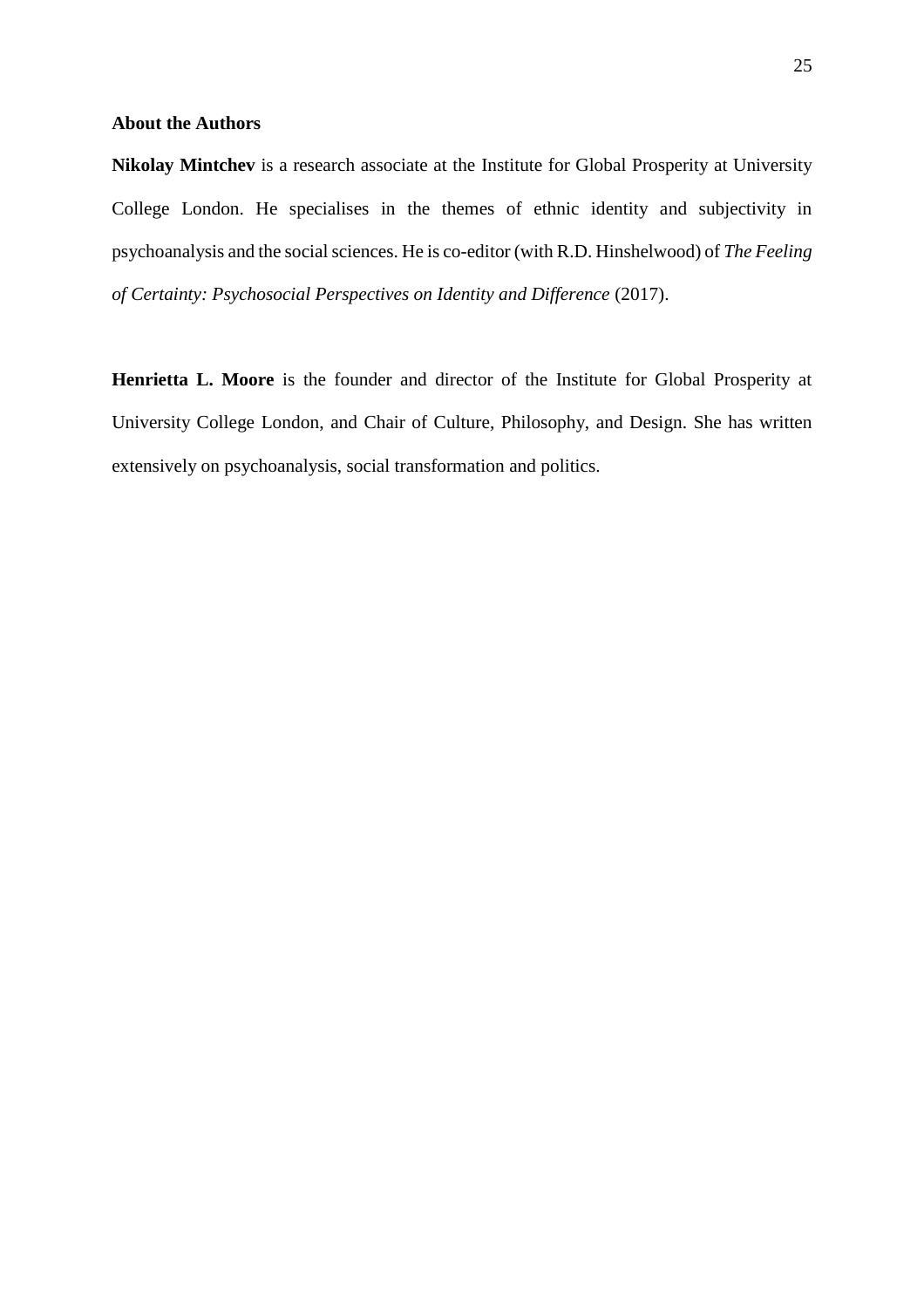# **References**

- Anderson, B. (1983) *Imagined Communities: Reflections on the Origin and Spread of Nationalism*. London: Verso.
- Ashcroft, M. (2016) How the United Kingdom voted on Thursday... and why. http://lordashcroftpolls.com/2016/06/how-the-united-kingdom-voted-and-why/, accessed 19 February 2017.
- Balthazar, A.C. (2017) Made in Britain: Brexit, teacups, and the materiality of the nation. *American Ethnologist* 44(2): 220–224, doi: [10.1111/amet.12471.](https://doi.org/10.1111/amet.12471)
- Berlant, L. (2000) The subject of true feeling: Pain, privacy and politics. In: S. Ahmed, J. Kilby *et al*. (eds.) *Transformations: Thinking Through Feminism*. London: Routledge, pp. 31–47.
- Berlant, L. (2006) Cruel optimism. *differences* 17(3): 20–36.
- Berlant, L (2011) *Cruel Optimism*. Durham: Duke University Press.
- Berlant, L. and Greenwald, J. (2012) A conversation with Lauren Berlant. *Qui Parle* 20(2): 71–89.
- Biressi, A. and Nunn, H. (2013) *Class and Contemporary British Culture*. Basingstoke: Palgrave Macmillan.
- Bourdieu, P. (1984) *Distinction: A Social Critique of the Judgement of Taste*. Translated by R. Nice. Cambridge, MA: Harvard University Press.
- Braidotti, R. (1994) *Nomadic Subjects: Embodiment and Sexual Difference in Contemporary Feminist Theory*. New York: Columbia University Press.
- Braidotti, R. (2011) *Nomadic Theory: The Portable Rosi Braidotti*. New York: Columbia University Press.
- Brown, W. (1993) Wounded attachment. *Political Theory* 21(3): 390–410.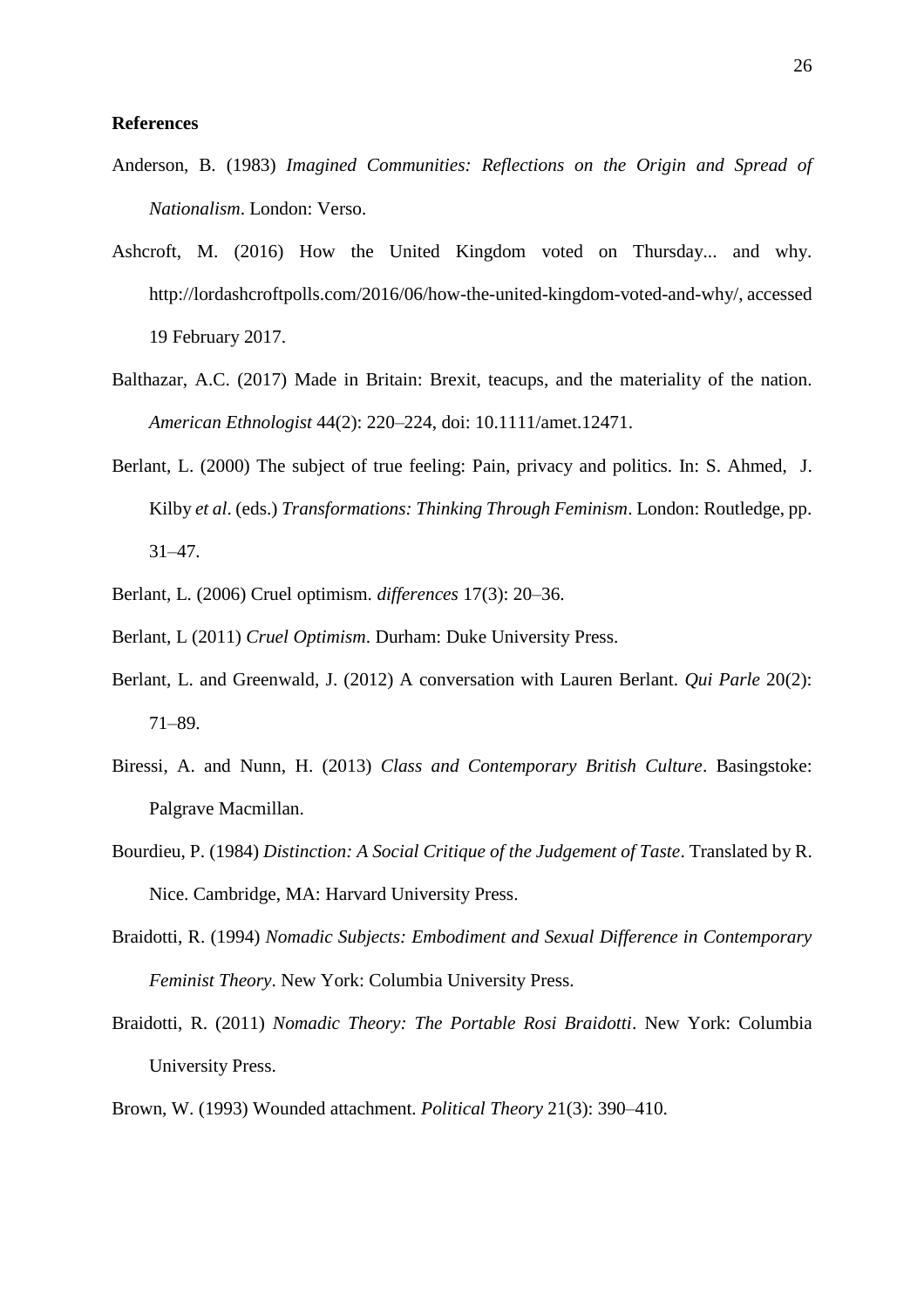- Brummer, A. (2016) The Great Marmite Scam: Shame on Unilever for exploiting Brexit to hike prices. *Daily Mail*, 14 October. [http://www.dailymail.co.uk/debate/article-](http://www.dailymail.co.uk/debate/article-3837300/The-great-Marmite-scam-Shame-Unilever-exploiting-Brexit-hike-prices-writes-ALEX-BRUMMER.html)[3837300/The-great-Marmite-scam-Shame-Unilever-exploiting-Brexit-hike-prices](http://www.dailymail.co.uk/debate/article-3837300/The-great-Marmite-scam-Shame-Unilever-exploiting-Brexit-hike-prices-writes-ALEX-BRUMMER.html)[writes-ALEX-BRUMMER.html,](http://www.dailymail.co.uk/debate/article-3837300/The-great-Marmite-scam-Shame-Unilever-exploiting-Brexit-hike-prices-writes-ALEX-BRUMMER.html) accessed 19 February 2017.
- Burn-Murdoch, J. (2018) Are Britons changing their minds about Brexit? *Financial Times*, 1 October. [https://www.ft.com/content/fd3582b6-c2f5-11e8-95b1-d36dfef1b89a,](https://www.ft.com/content/fd3582b6-c2f5-11e8-95b1-d36dfef1b89a) accessed 21 November 2018.
- Butler, J. (1998) Moral sadism and doubting one's own love: Kleinian reflections on melancholia. In: J. Phillips and S. Lyndsey (eds.) *Reading Melanie Klein*. London: Routledge, pp. 179–189.

Butler, J. (2005) *Giving an Account of Oneself*. New York: Fordham University Press.

- Chu, B. (2016) The Brexiteers' Marmite conspiracy theories exposed their utter ignorance of how markets really work. *The Independent*, 16 October. [http://www.independent.co.uk/voices/tesco-unilever-row-brexit-marmite-conspiracy](http://www.independent.co.uk/voices/tesco-unilever-row-brexit-marmite-conspiracy-theories-brexiteers-ignorance-how-markets-work-a7363946.html)[theories-brexiteers-ignorance-how-markets-work-a7363946.html,](http://www.independent.co.uk/voices/tesco-unilever-row-brexit-marmite-conspiracy-theories-brexiteers-ignorance-how-markets-work-a7363946.html) accessed 19 February 2017.
- Clarke, H., Goodwin, M. and Whiteley, P. (2017) *Brexit: Why Britain Voted to Leave the European Union*. Cambridge: Cambridge University Press.
- Clarke, J. and Newman, J. (2017) 'People in this country have had enough of experts': Brexit and the paradoxes of populism. *Critical Policy Studies* 11(1): 101–116.
- Delanty, G. (2017) A divided nation in a divided Europe: Emerging cleavages and the crisis of European integration. In: W. Outhwaite (ed.) *Brexit: Sociological Perspectives*. London: Anthem Press, pp. 111–123.
- Deleuze, G. and Guattari, F. (2004) *Anti-Oedipus*. Translated by R. Hurley, M. Seem and H. Lane. London: Continuum.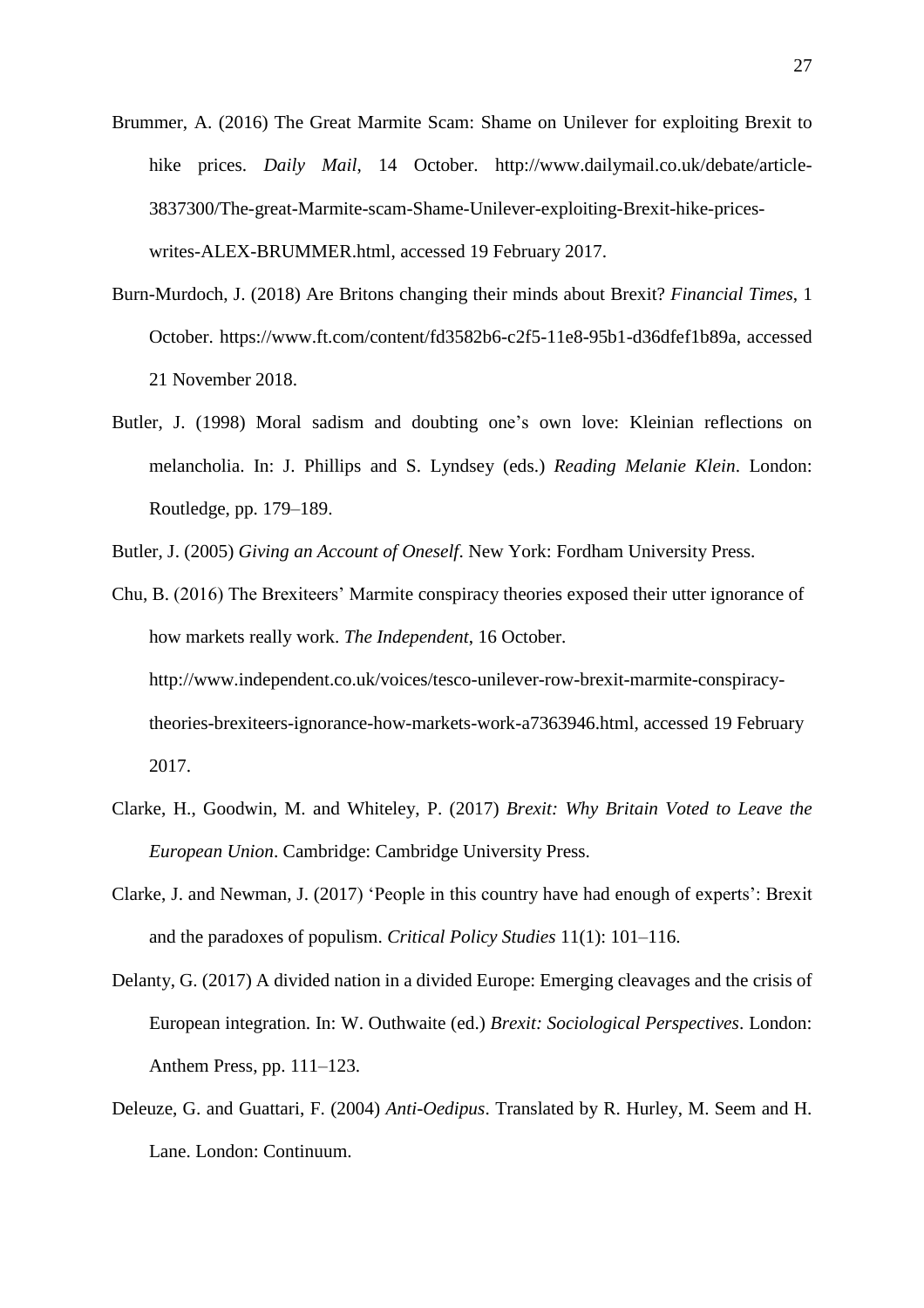Dorling, D. (2016) Brexit: The decision of a divided country. *BMJ* (354): 1–2.

- Dorling, D. and Tomlinson, S. (2019) *Rule Britannia: Brexit and the End of Empire*. London: Biteback Publishing.
- Dustmann, C. and Frattini, T. (2013) The fiscal effects of immigration to the UK. Discussion Paper Series. London: Centre for Research & Analysis of Migration, UCL. [http://www.cream-migration.org/publ\\_uploads/CDP\\_22\\_13.pdf,](http://www.cream-migration.org/publ_uploads/CDP_22_13.pdf) accessed 8 April 2015.
- Evans, G. (2017) Brexit Britain: Why we are all postindustrial now: Brexit Britain. *American Ethnologist* 44(2): 215–219, doi: [10.1111/amet.12470.](https://doi.org/10.1111/amet.12470)
- Ford, R. and Goodwin, M. (2014) *Revolt on the Right: Explaining Support for the Radical Right in Britain*. London: Routledge.
- Frosh, S. (2018) Rethinking psychoanalysis in the psychosocial. *Psychoanalysis, Culture & Society* 23(1): 5–14, doi: [10.1057/s41282-018-0072-5.](https://doi.org/10.1057/s41282-018-0072-5)
- Gest, J. (2016) *The New Minority: White Working Class Politics in an Age of Immigration and Inequality*. New York: Oxford University Press.

Gest, J. (2018) *The White Working Class*. New York: Oxford University Press.

- Goodwin, M. and Heath, O. (2016) The 2016 referendum, Brexit and the left behind: An aggregate-level analysis of the result. *The Political Quarterly* 87(3): 323–332.
- Greater London Authority (2018) Inclusive London: the mayor's equality, diversity and inclusion strategy. London. [https://www.london.gov.uk/sites/default/files/mayors](https://www.london.gov.uk/sites/default/files/mayors-equality-diversity-inclusion-strategy.pdf)[equality-diversity-inclusion-strategy.pdf,](https://www.london.gov.uk/sites/default/files/mayors-equality-diversity-inclusion-strategy.pdf) accessed 6 October 2018.
- Hage, G. (1996) Nationalist anxiety or the fear of losing your other. *Australian Journal of Anthropology* 7(2): 121–140.

Hening, B. and Dorling, D. (2016) The EU referendum. *Political Insight* 7(2): 20–21.

Hinshelwood, R. (1991) *A Dictionary of Kleinian Thought*. London: Karnac.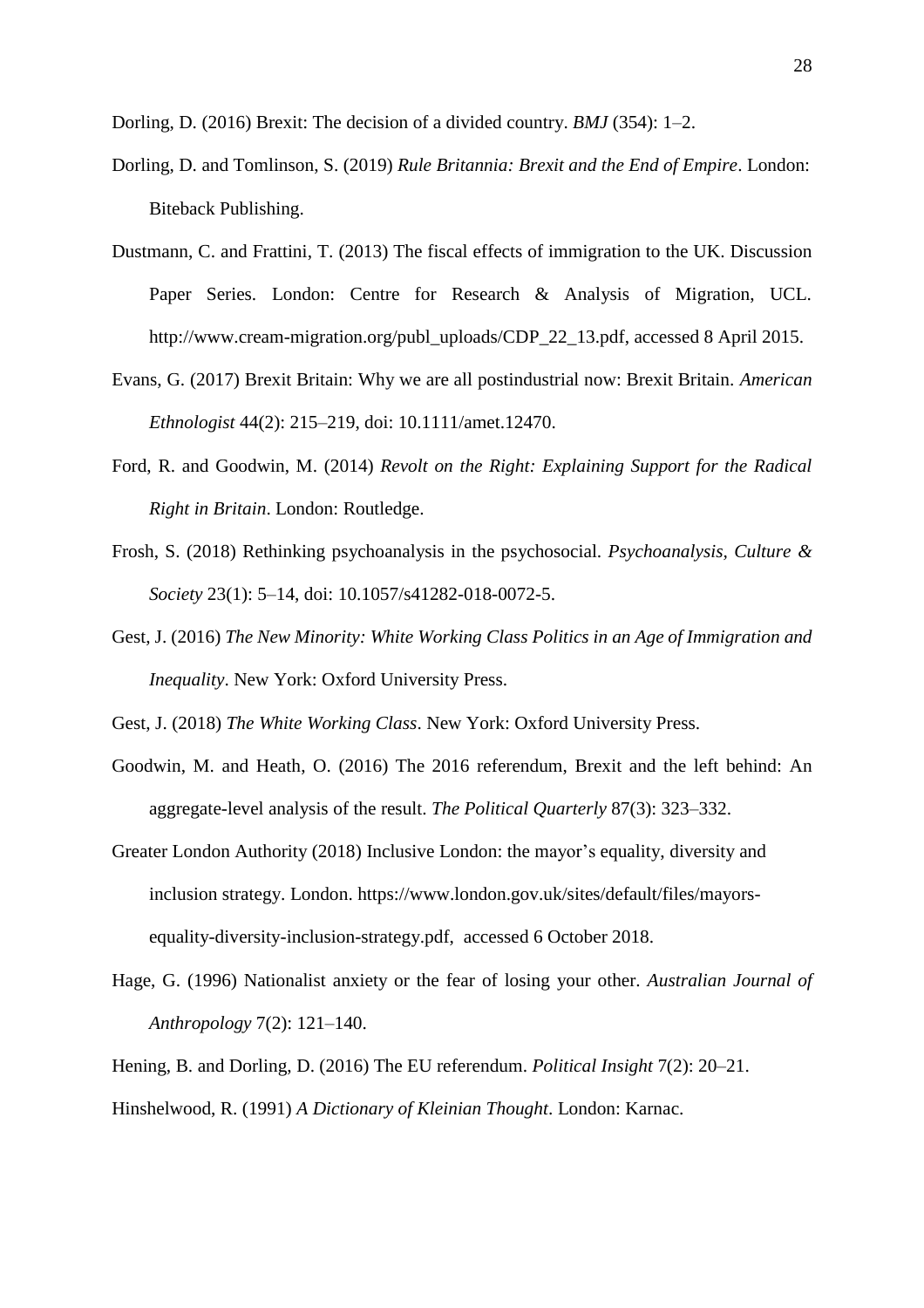- Hobolt, S. (2016) The Brexit vote: A divided nation, a divided continent. *Journal of European Public Policy* 23(9): 1259–1277.
- Hook, D. (2018) Racism and jouissance: Evaluating the 'racism as (the theft of) enjoyment' hypothesis. *Psychoanalysis, Culture & Society* 23(3): 244–266.
- Klein, M. (1940) Mourning and its relation to manic-depressive states. In: *The Work of Melanie Klein, Volume 1*. London: Hogarth Press, pp. 344–369.
- Klein, M. (1955) The psycho-analytic play technique: Its history and significance. In: *The Work of Melanie Klein, Volume 3*. London: Hogarth Press, pp. 122–140.
- Koch, I. (2017) What's in a vote? Brexit beyond culture wars: Brexit beyond culture wars. *American Ethnologist* 44(2): 225–230, doi: [10.1111/amet.12472.](https://doi.org/10.1111/amet.12472)
- Kristeva, J. (2001) *Melanie Klein*. Translated by R. Guberman. New York: Columbia University Press.
- Laplanche. J and Pontalis, J.-B. (1973) *The Language of Psycho-Analysis*. Translated by D. Nicholson-Smith. London: Hogarth Press.
- Le Grand, E. (2015) Linking moralisation and class identity: The role of ressentiment and respectability in the social reaction to 'Chavs'. *Sociological Research Online* 20(4): 1– 15, doi: [10.5153/sro.3785.](https://doi.org/10.5153/sro.3785)
- Liberini, F., Oswald, A. *et al.* (2017) Was Brexit caused by the unhappy and the old? IZA Discussion Paper 11059. IZA Institute of Labour Economics. [https://papers.ssrn.com/sol3/papers.cfm?abstract\\_id=3045756##,](https://papers.ssrn.com/sol3/papers.cfm?abstract_id=3045756##) accessed 20 September 2019.
- McKenzie, L. (2017) 'It's not ideal': Reconsidering 'anger' and 'apathy' in the Brexit vote among an invisible working class. *Competition & Change* 21(3): 199–210, doi: [10.1177/1024529417704134.](https://doi.org/10.1177/1024529417704134)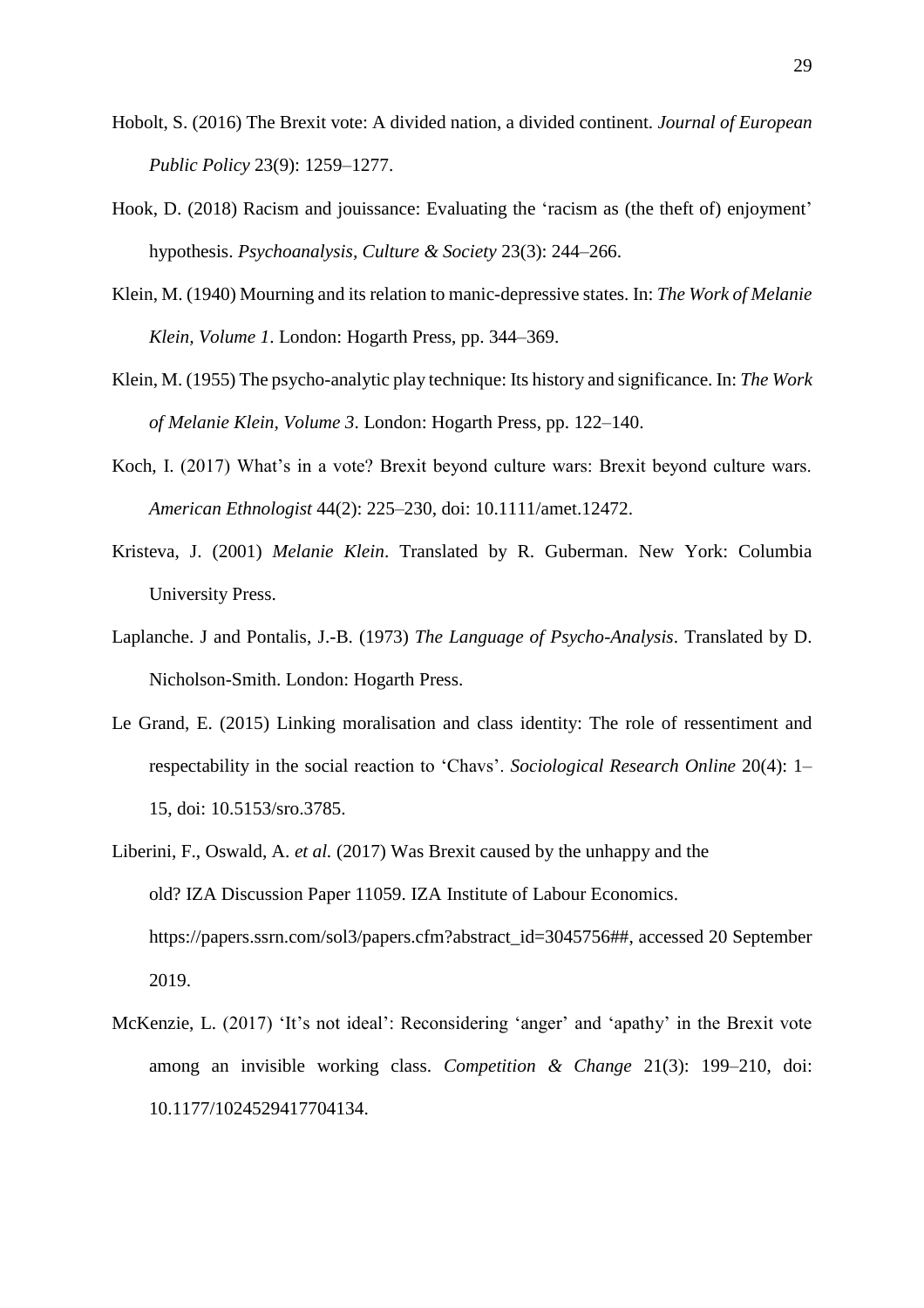- Mintchev, N. (2017) What is subjectivity and how can we study it empirically: Understanding the feeling of certainty through psychoanalysis and ethnography. In: N. Mintchev and R. Hinshelwood (eds.) *The Feeling of Certainty: Psychosocial Perspectives*. Basingstoke: Palgrave, pp. 31–47.
- Mintchev, N. (2018) Object-relations and cultural narratives in the analysis of racism: Theorizing subjectivity after Klein and Lacan. *Psychoanalytic Dialogues* 28(2): 234–249, doi: 10.1080/10481885.2018.1432959
- Mintchev, N. and Moore, H. (2018) Super-diversity and the prosperous society. *European Journal of Social Theory* 21(1): 117–134, doi: 10.1177/1368431016678629
- Mintchev, N. and Moore. H. (2019) Migration and diversity. In: Y. Stavrakakis (ed.) *The Routledge Handbook of Psychoanalytic Political Theory*. Routledge: London, pp. 392– 404.
- Moore, H. (2007) *The Subject of Anthropology: Gender, Symbolism and Psychoanalysis*. Cambridge, UK: Polity.
- Moore, H. (2011) *Still Life: Hopes, Desires and Satisfactions*. Cambridge, UK: Polity.
- Moore, H. (2013) Fantasies of cosmopolitanism. In: R. Braidotti, P. Hanafinand and B. Blaagaard (eds.) *After Cosmopolitanism*. London: Routledge, pp. 97–110.
- Nietzsche, F. (1967) *On the Genealogy of Morals*. Translated by W. Kaufmann. New York: Vintage.
- Popham, G. (2017) Brexit Britain: Ethnography of a rupture. MA Thesis. Utrecht University, Utrecht.
- Pitcher, B. (2019) Racism and Brexit: Notes towards an antiracist populism. *Ethnic and Racial Studies* 42(14): 2490–2509, doi: 10.1080/01419870.2019.1623410.
- Rose, J. (1993) *Why War? – Psychoanalysis, Politics, and the Return to Melanie Klein*. Cambridge: Blackwell.